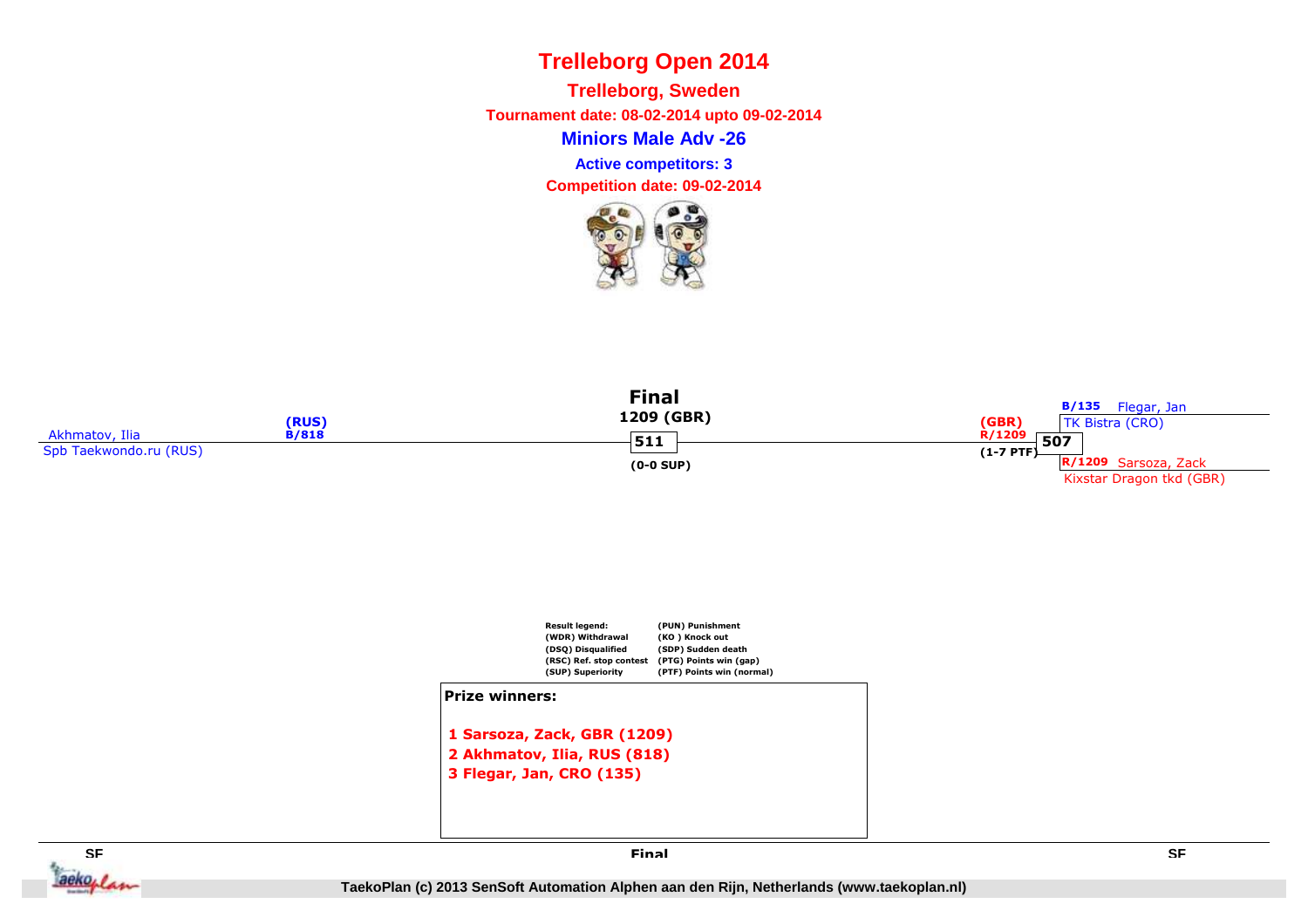#### **Trelleborg, Sweden**

**Tournament date: 08-02-2014 upto 09-02-2014**

#### **Miniors Male Adv -30**

**Active competitors: 9**

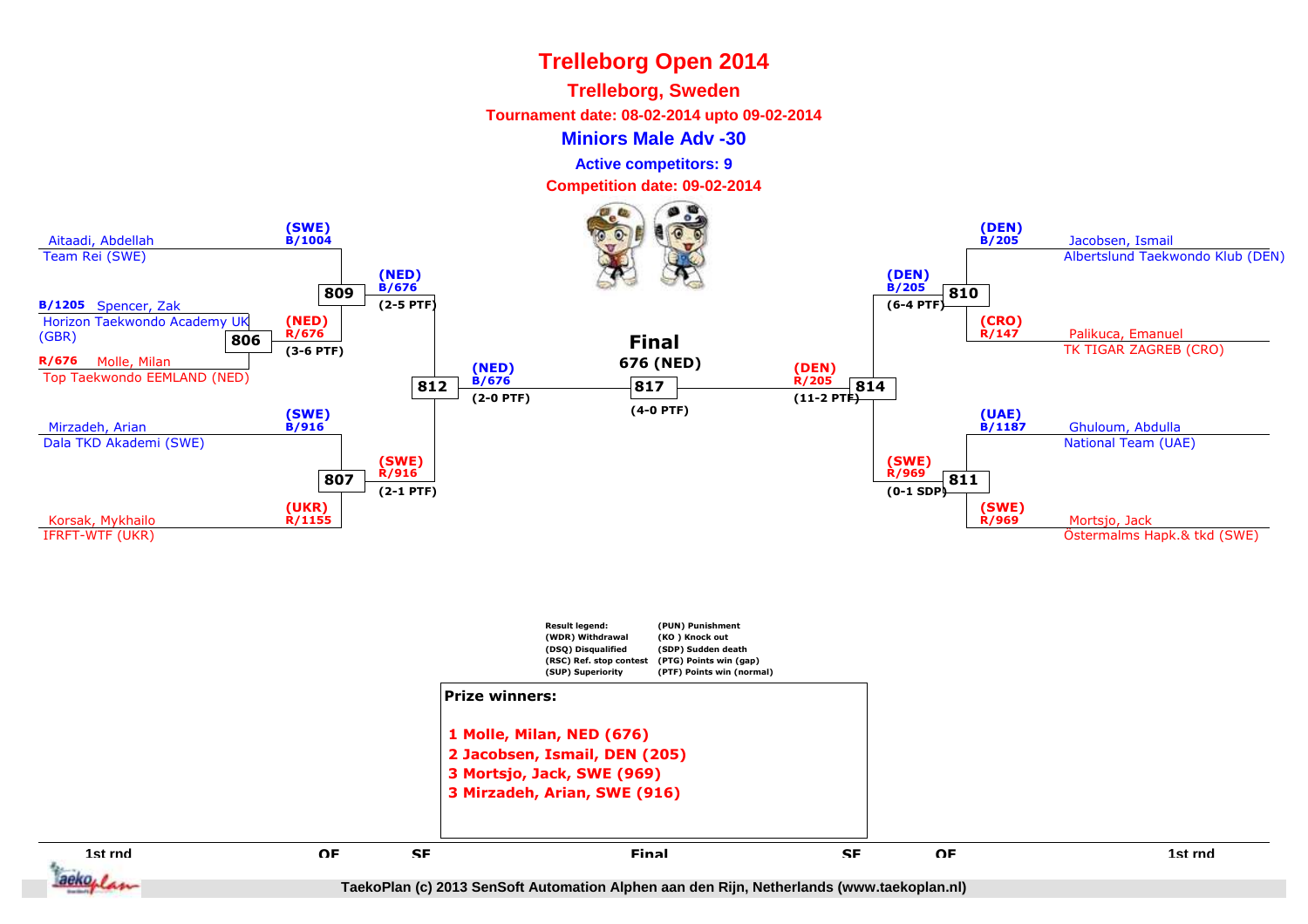**Trelleborg, Sweden**

**Tournament date: 08-02-2014 upto 09-02-2014**

**Miniors Male Adv -32**

**Active competitors: 5**

**Competition date: 09-02-2014**







**SF**

**QF**

aeko<sub>plan</sub>

**E** SE SE SE SE SE SERVICE EN L'ALGENCIA EN L'ALGENCIA EN L'ALGENCIA EN L'ALGENCIA EN L'ALGENCIA EN L'ALGENCIA<br>En la comparación de la comparación de la comparación de la comparación de la comparación de la comparación de **SF Final**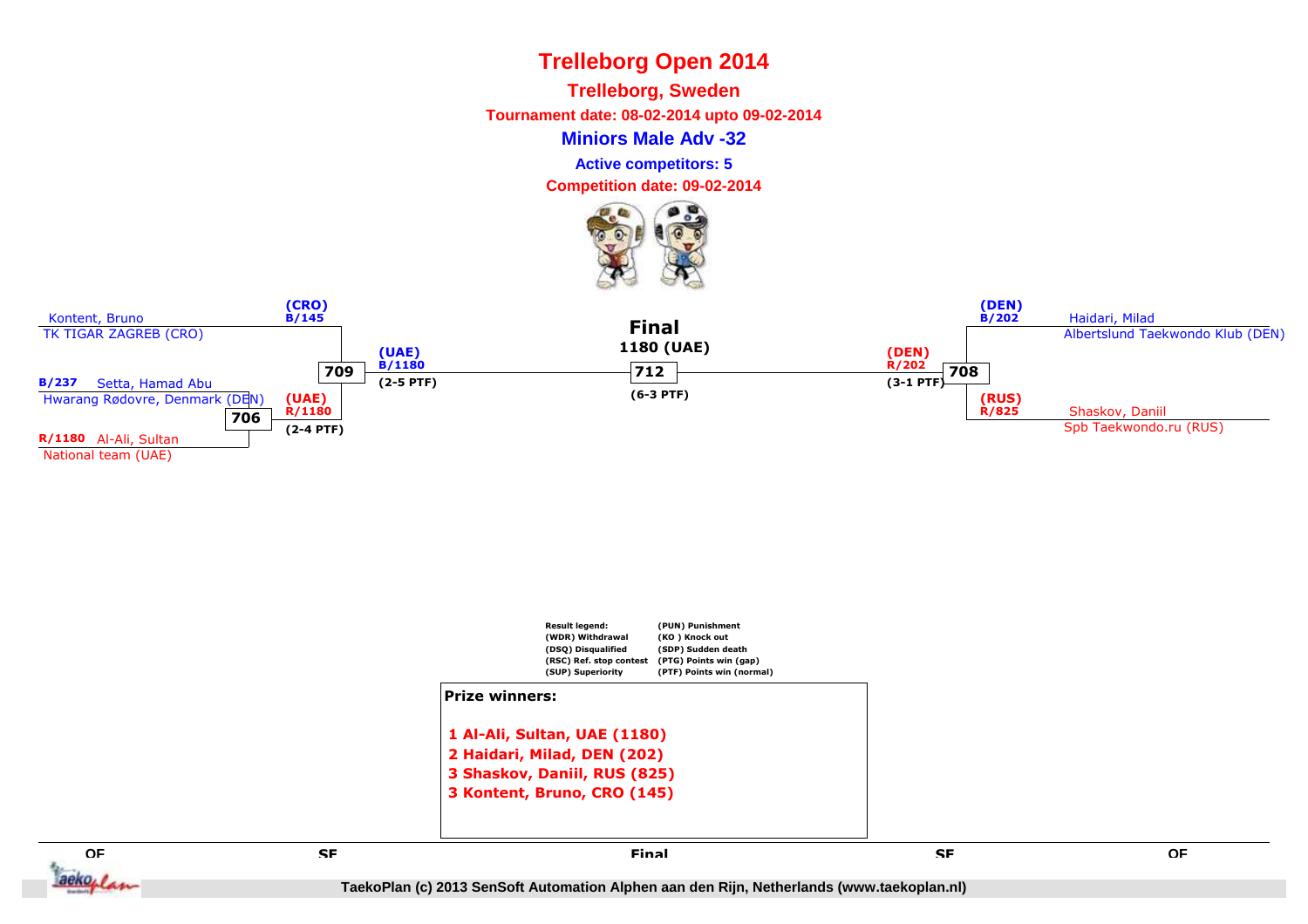**Miniors Male Adv -34Trelleborg, Sweden Tournament date: 08-02-2014 upto 09-02-2014Active competitors: 4**

**Competition date: 09-02-2014**





# **Prize winners:**

**1 Farmakas, Erik, SWE (1028) 2 Simpukas, Matas, LTU (581) 3 Hugee, Vincent, SWE (930)3 Ali Amer, Abdulrahman, DEN (245)**



**Final**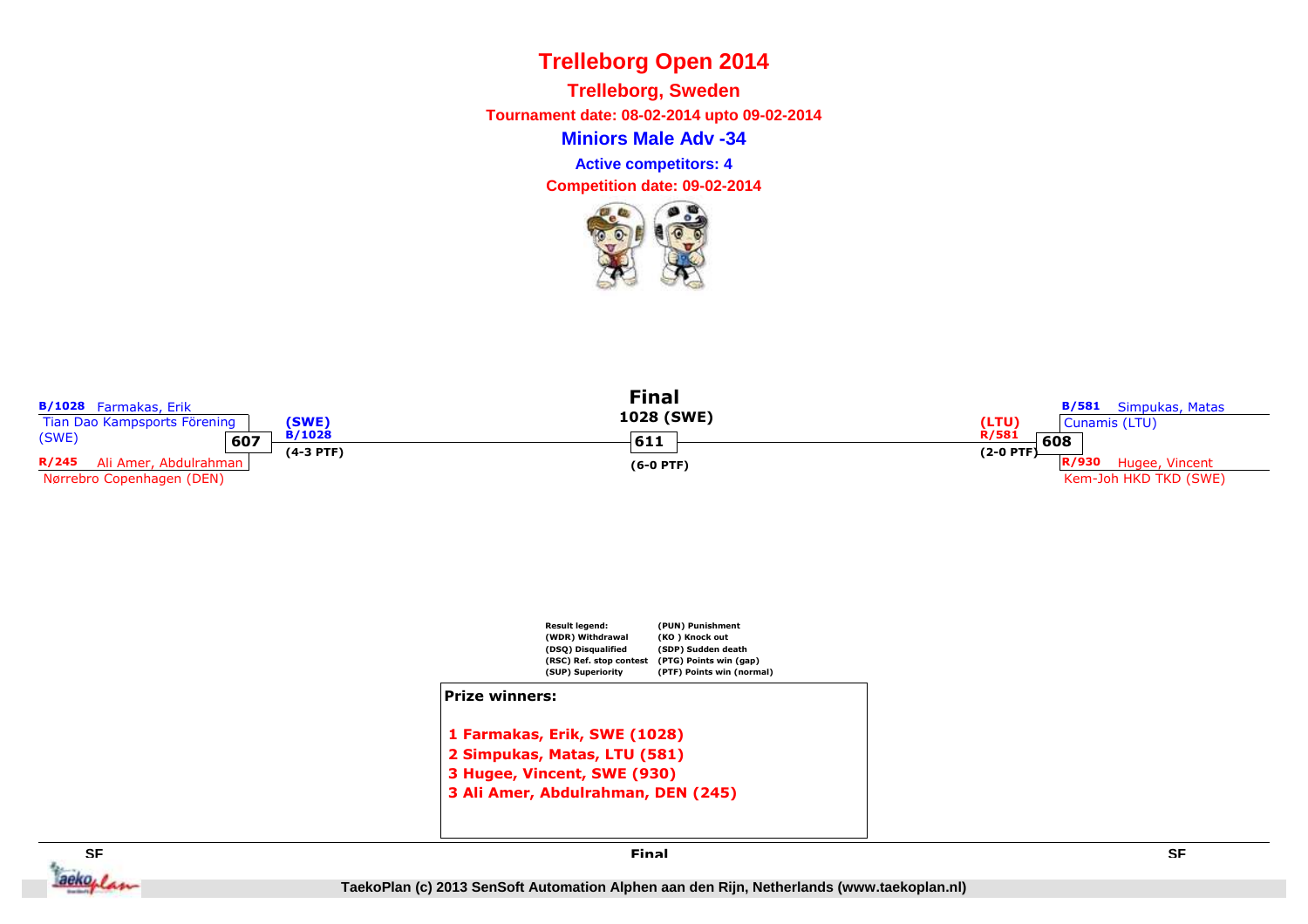**Miniors Male Adv -38Trelleborg, Sweden Tournament date: 08-02-2014 upto 09-02-2014Competition date: 09-02-2014 Active competitors: 2**







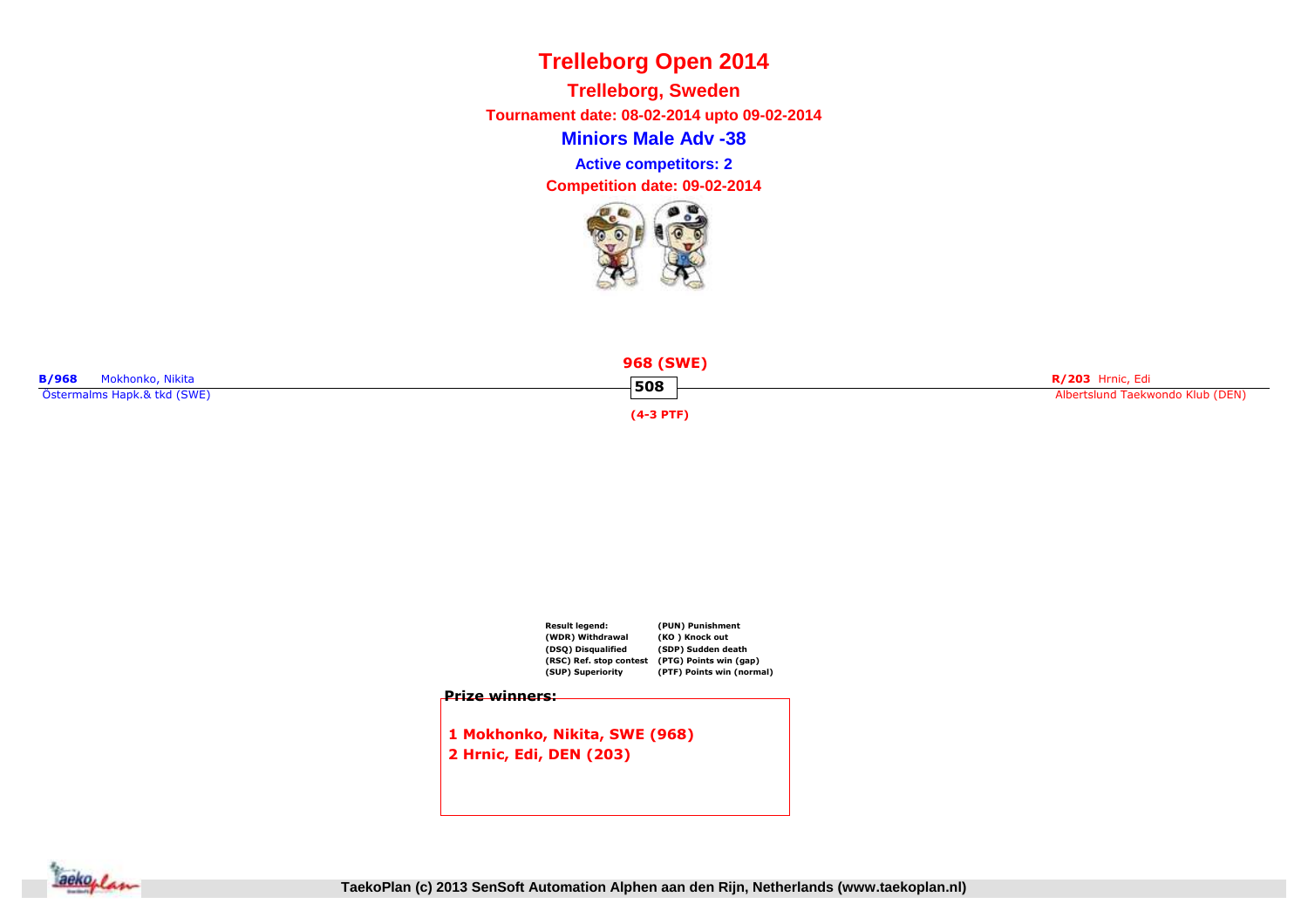**Miniors Male Adv -42Trelleborg, Sweden Tournament date: 08-02-2014 upto 09-02-2014Active competitors: 2**







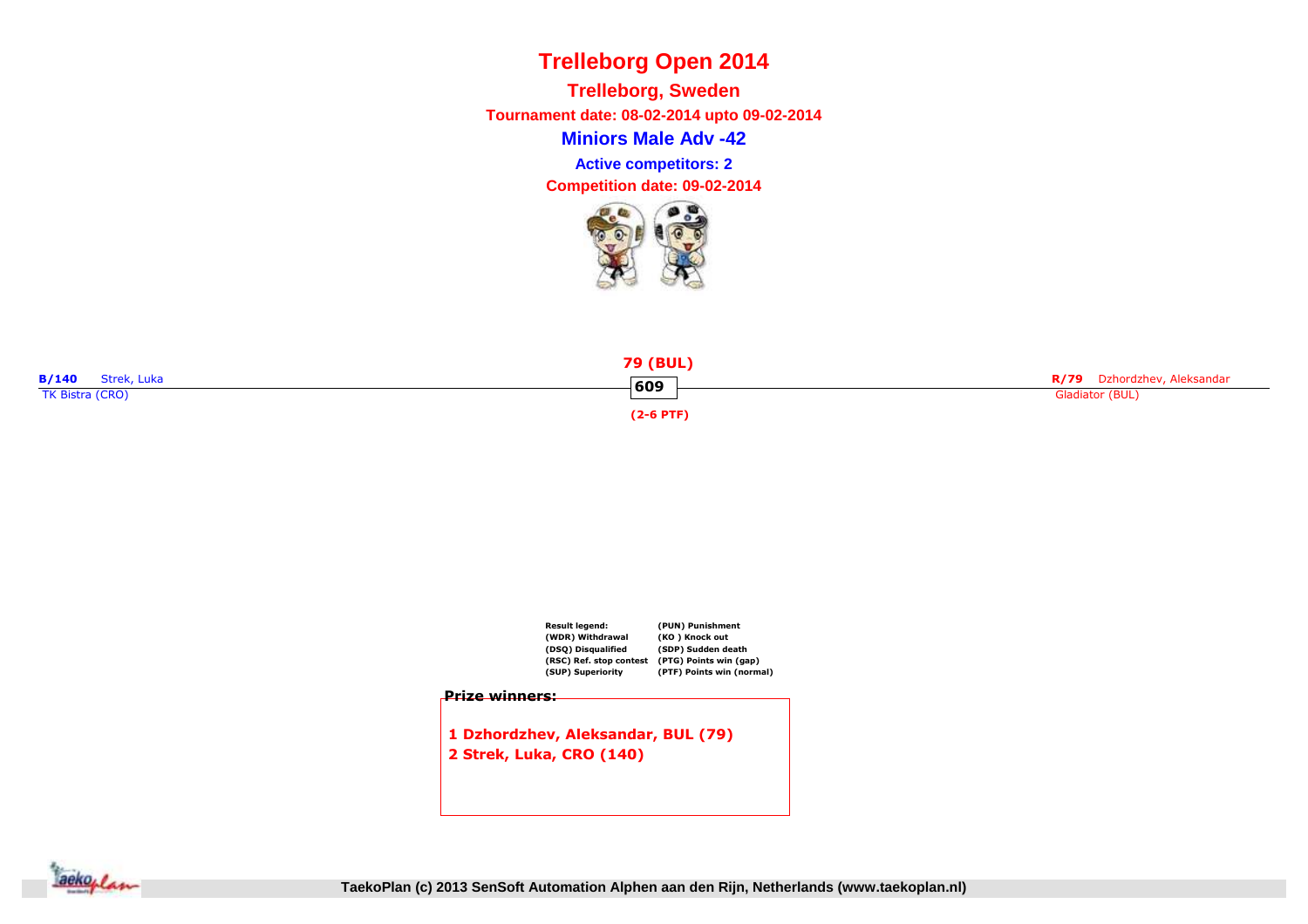**Miniors Female Adv -28Trelleborg, Sweden Tournament date: 08-02-2014 upto 09-02-2014Competition date: 09-02-2014 Active competitors: 2**







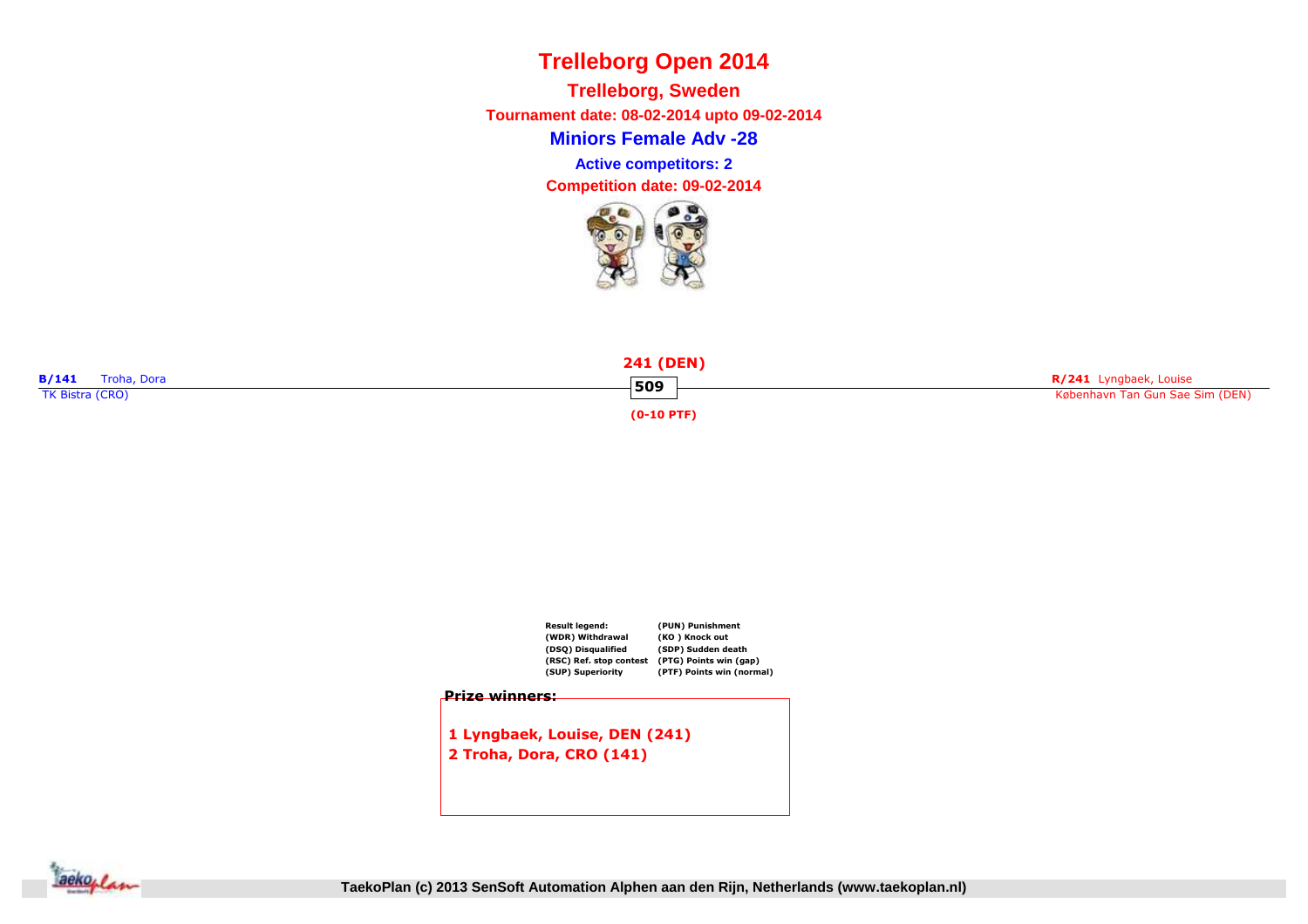**Miniors Female Adv -30Trelleborg, Sweden Tournament date: 08-02-2014 upto 09-02-2014Competition date: 09-02-2014 Active competitors: 2**







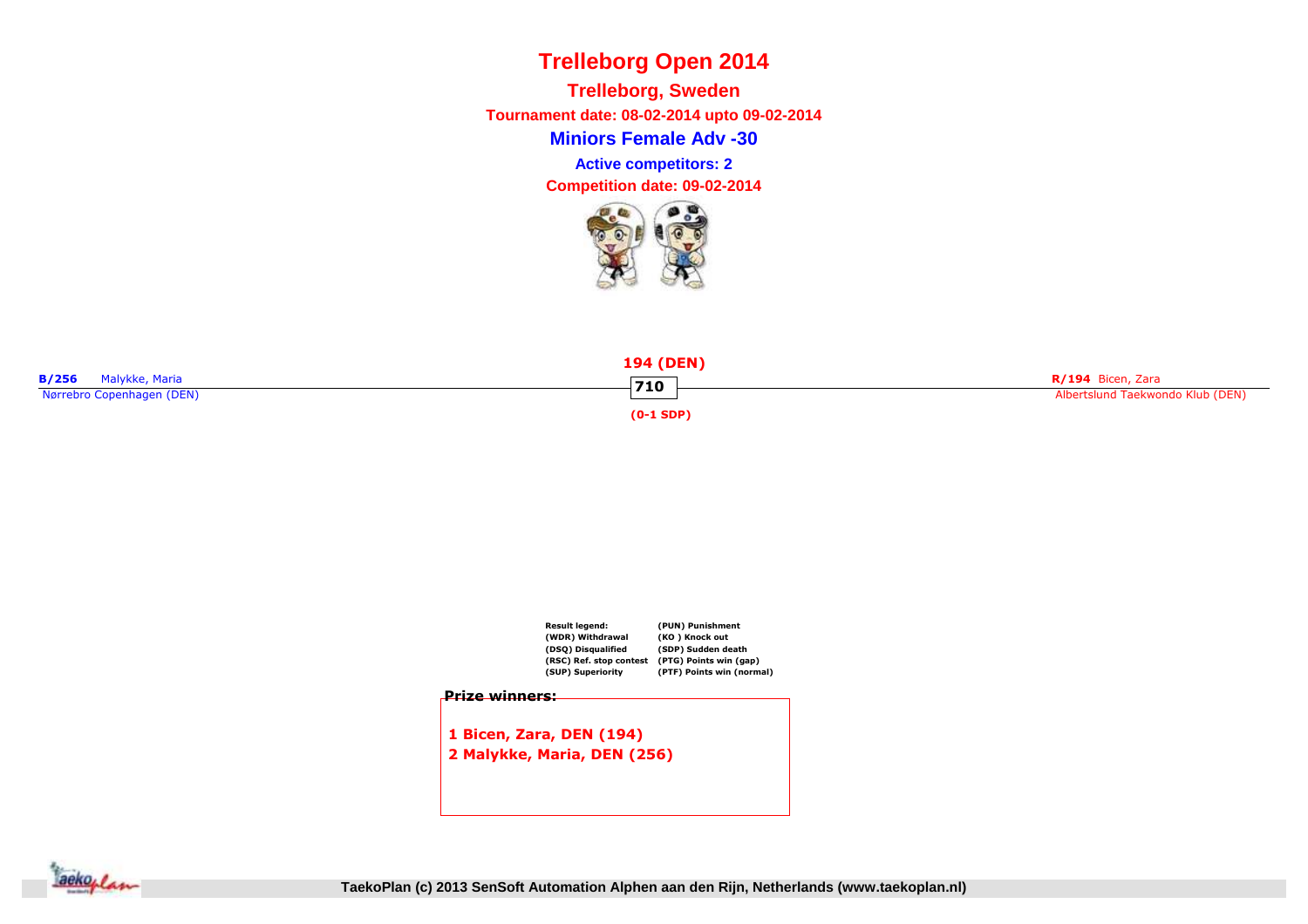**Miniors Female Adv -34Trelleborg, Sweden Tournament date: 08-02-2014 upto 09-02-2014Competition date: 09-02-2014 Active competitors: 2**







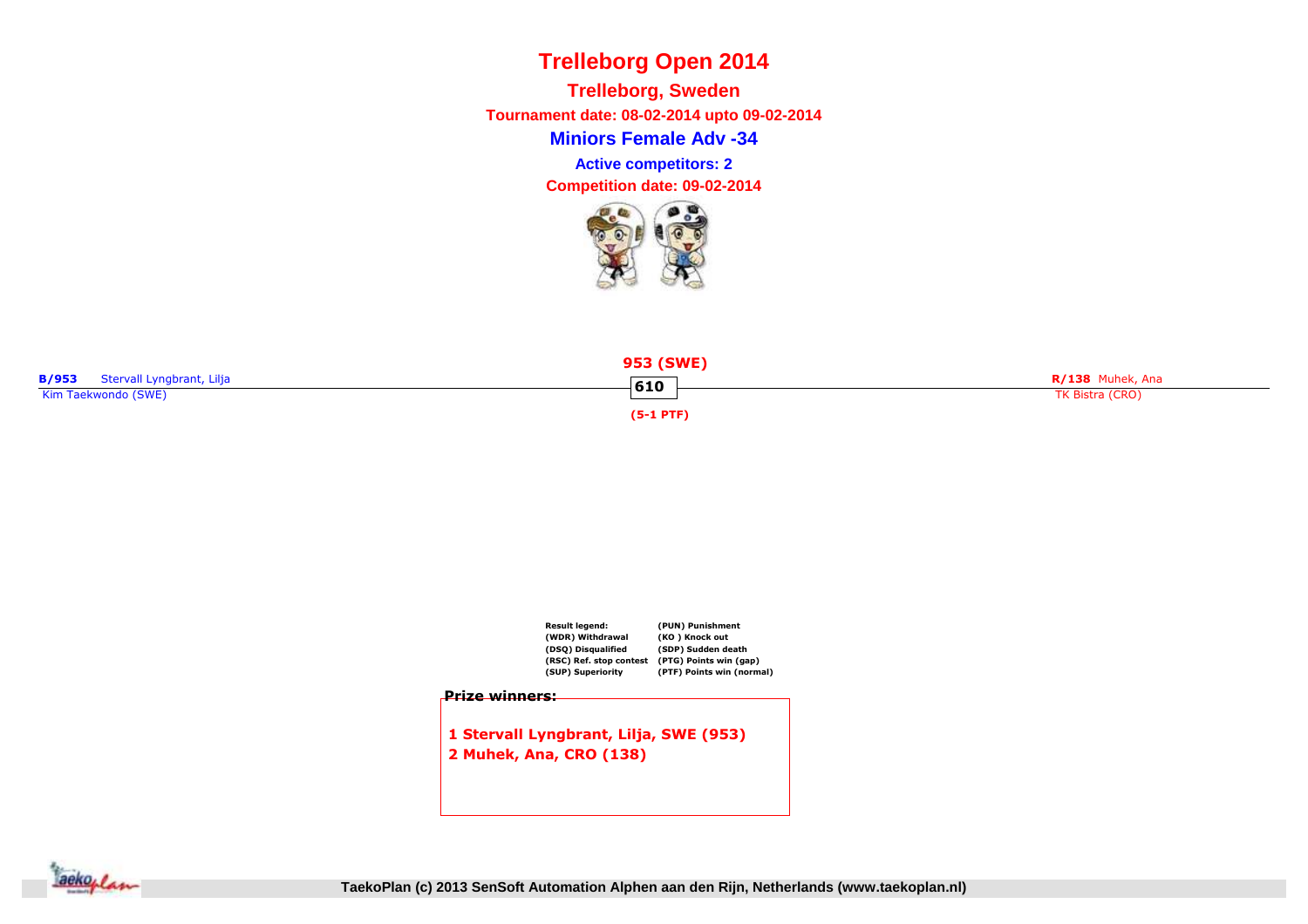**Miniors Female Adv -42Trelleborg, Sweden Tournament date: 08-02-2014 upto 09-02-2014Competition date: 09-02-2014 Active competitors: 2**







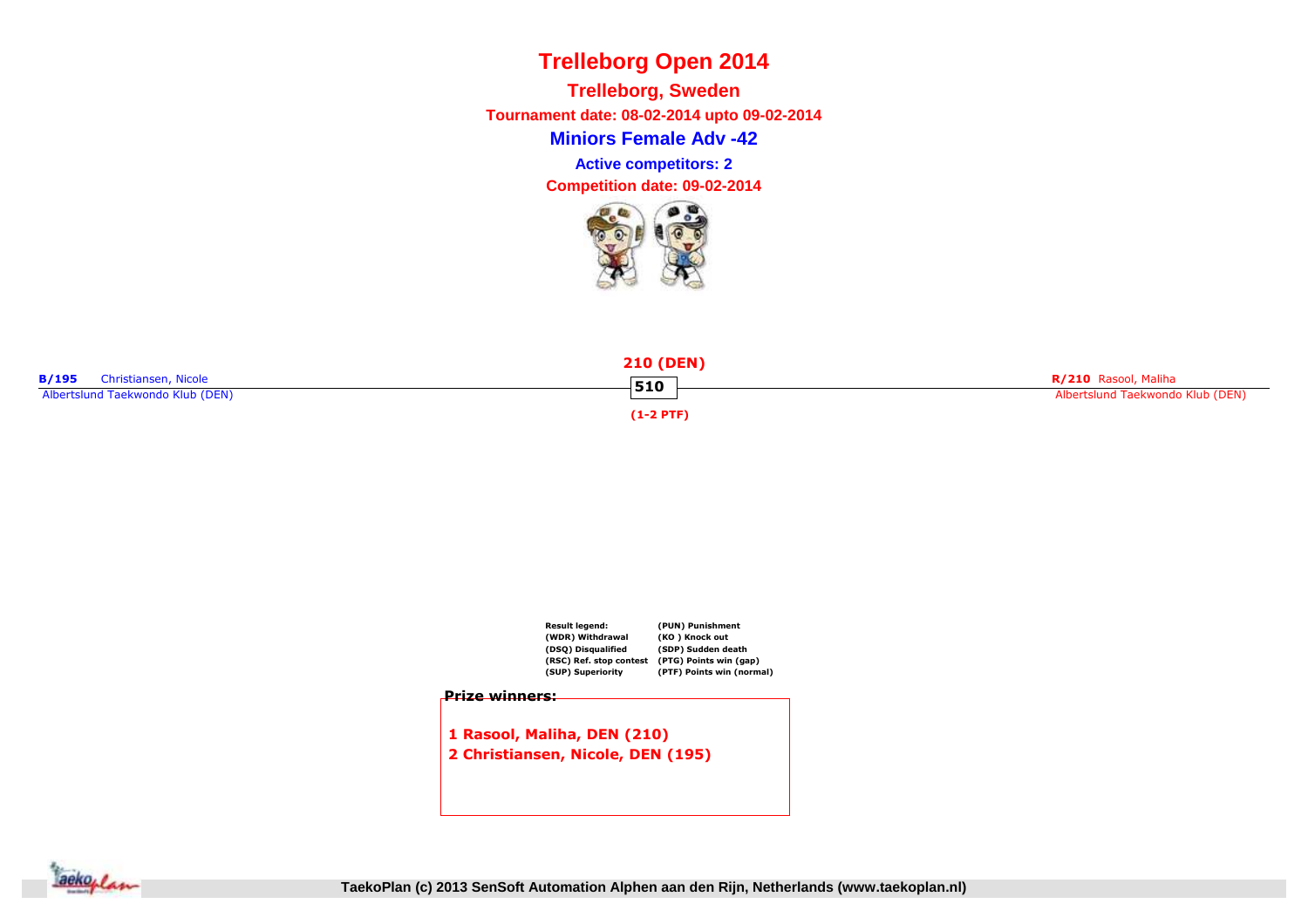#### **Trelleborg, Sweden**

**Tournament date: 08-02-2014 upto 09-02-2014**

#### **Cadets Male Adv -33 (Fin)**

**Active competitors: 14**

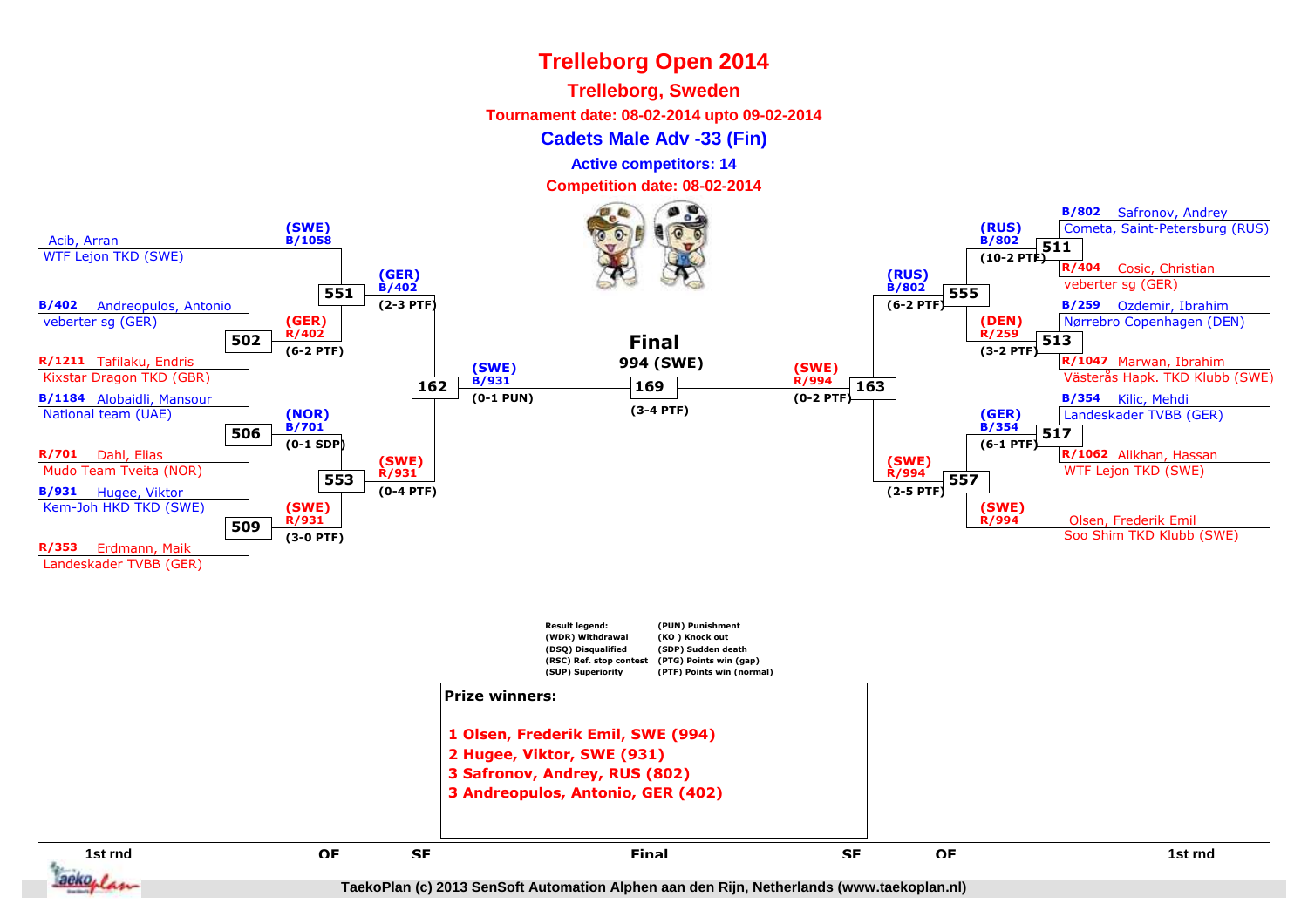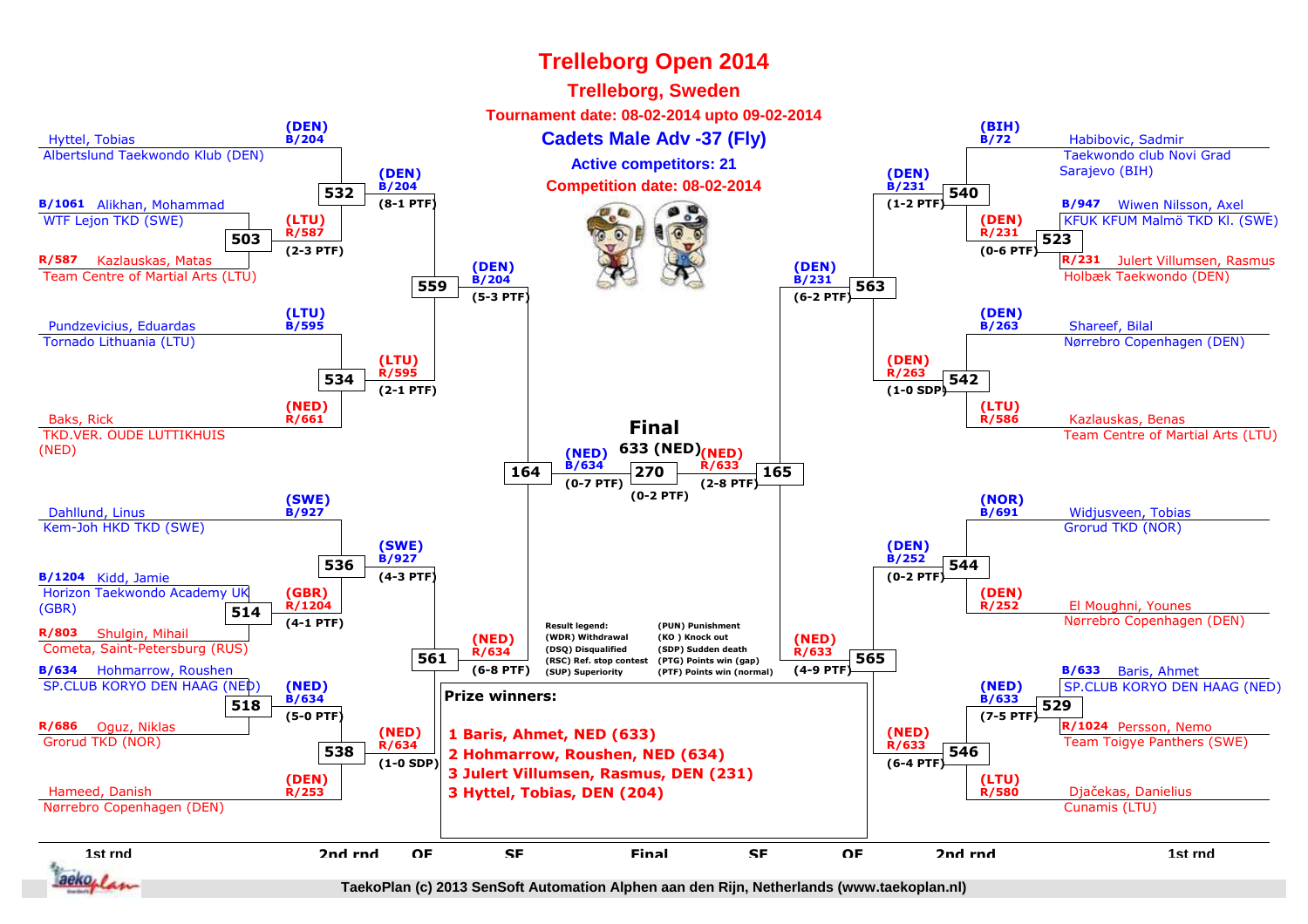#### **Trelleborg, Sweden**

**Tournament date: 08-02-2014 upto 09-02-2014**

#### **Cadets Male Adv -41 (Bantam)**

**Active competitors: 11**

**Competition date: 08-02-2014**

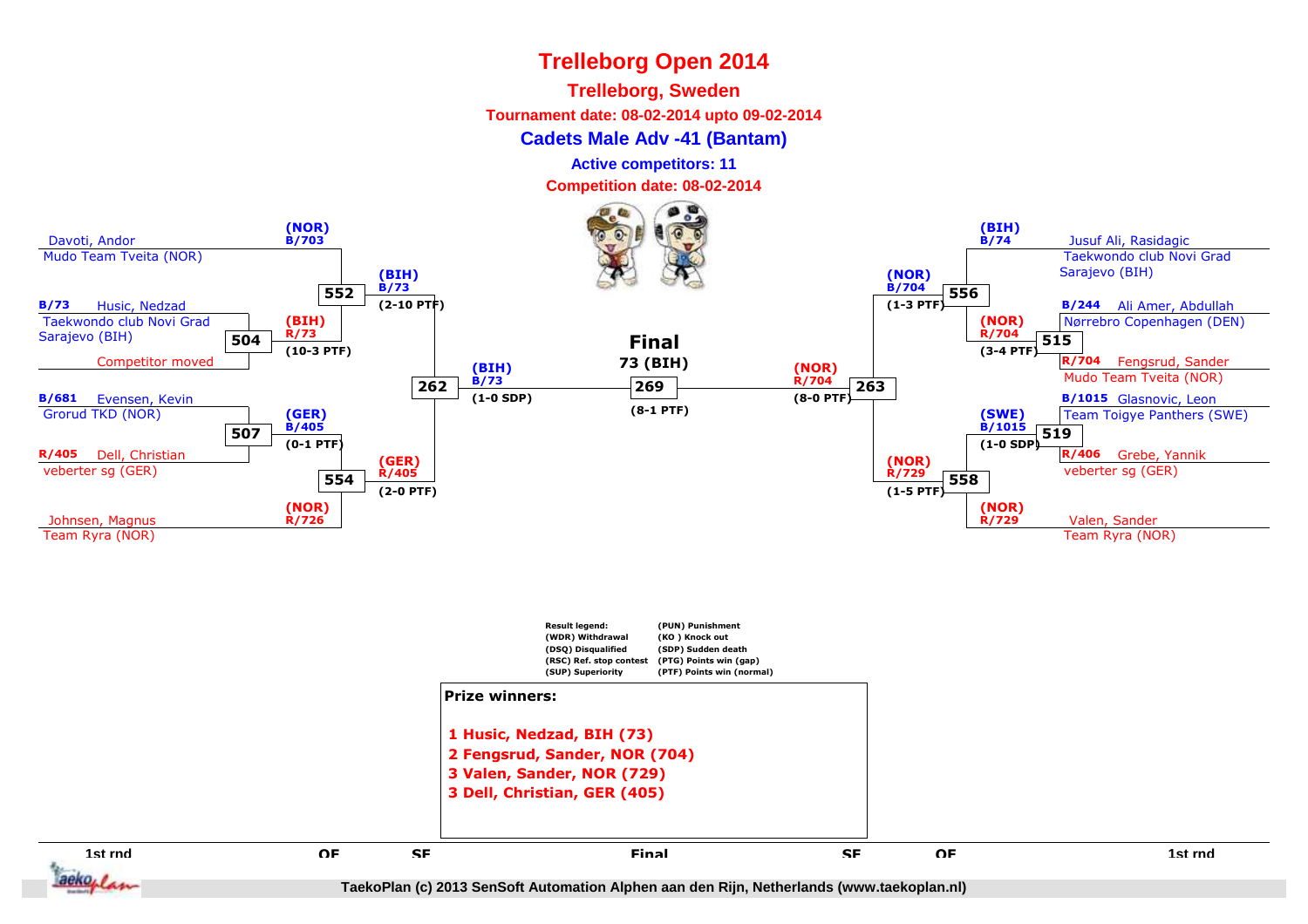#### **Trelleborg, Sweden**

**Tournament date: 08-02-2014 upto 09-02-2014**

#### **Cadets Male Adv -45 (Feather)**

**Active competitors: 14**

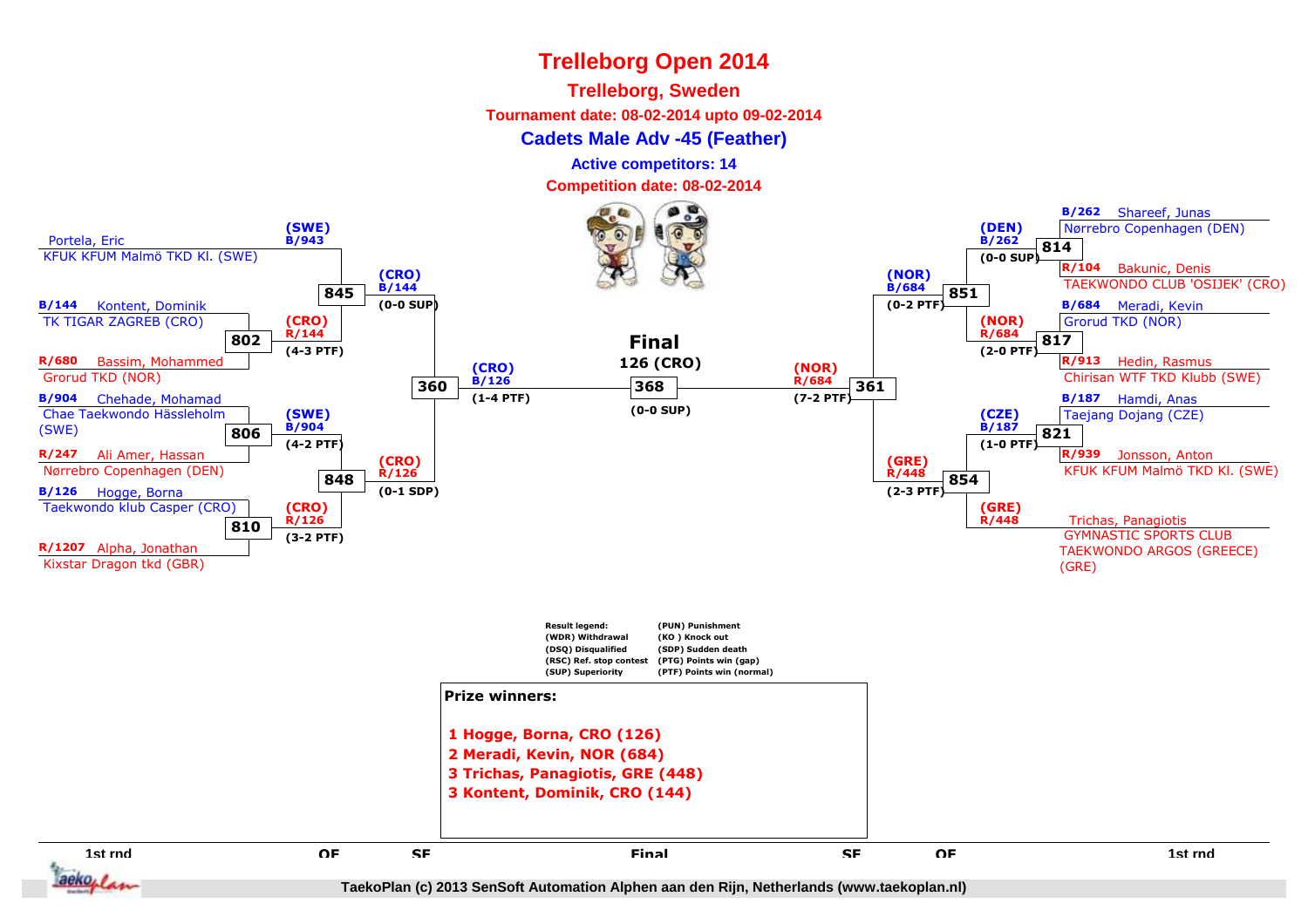#### **Trelleborg, Sweden**

**Tournament date: 08-02-2014 upto 09-02-2014**

**Cadets Male Adv -49 (Light)**

**Active competitors: 9**

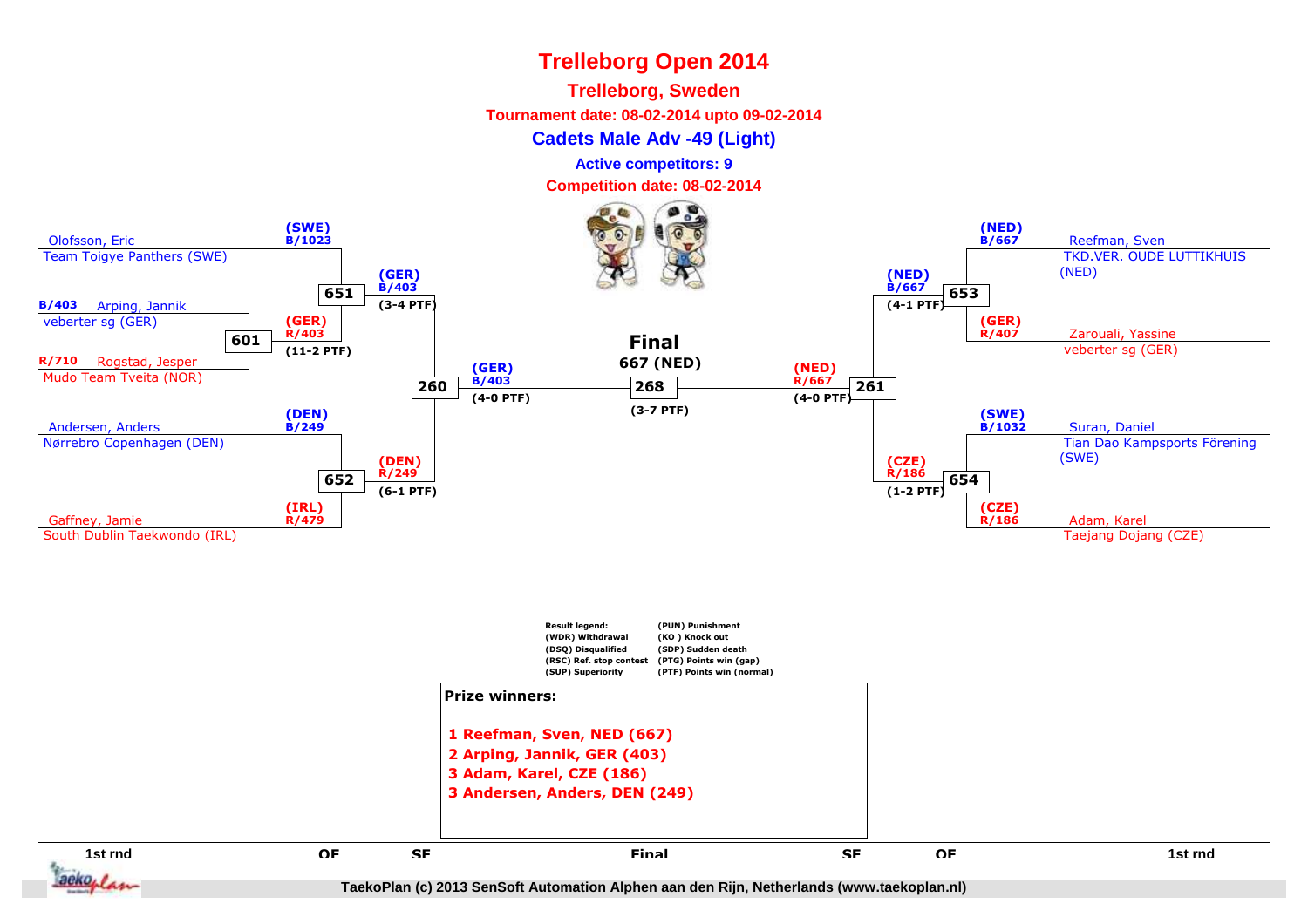**Trelleborg, Sweden**

**Tournament date: 08-02-2014 upto 09-02-2014**

**Cadets Male Adv -53 (Welter)**

**Active competitors: 6**

**Competition date: 09-02-2014**







**SF**

**QF**

aeko, L

**B/689** Walid, Kamal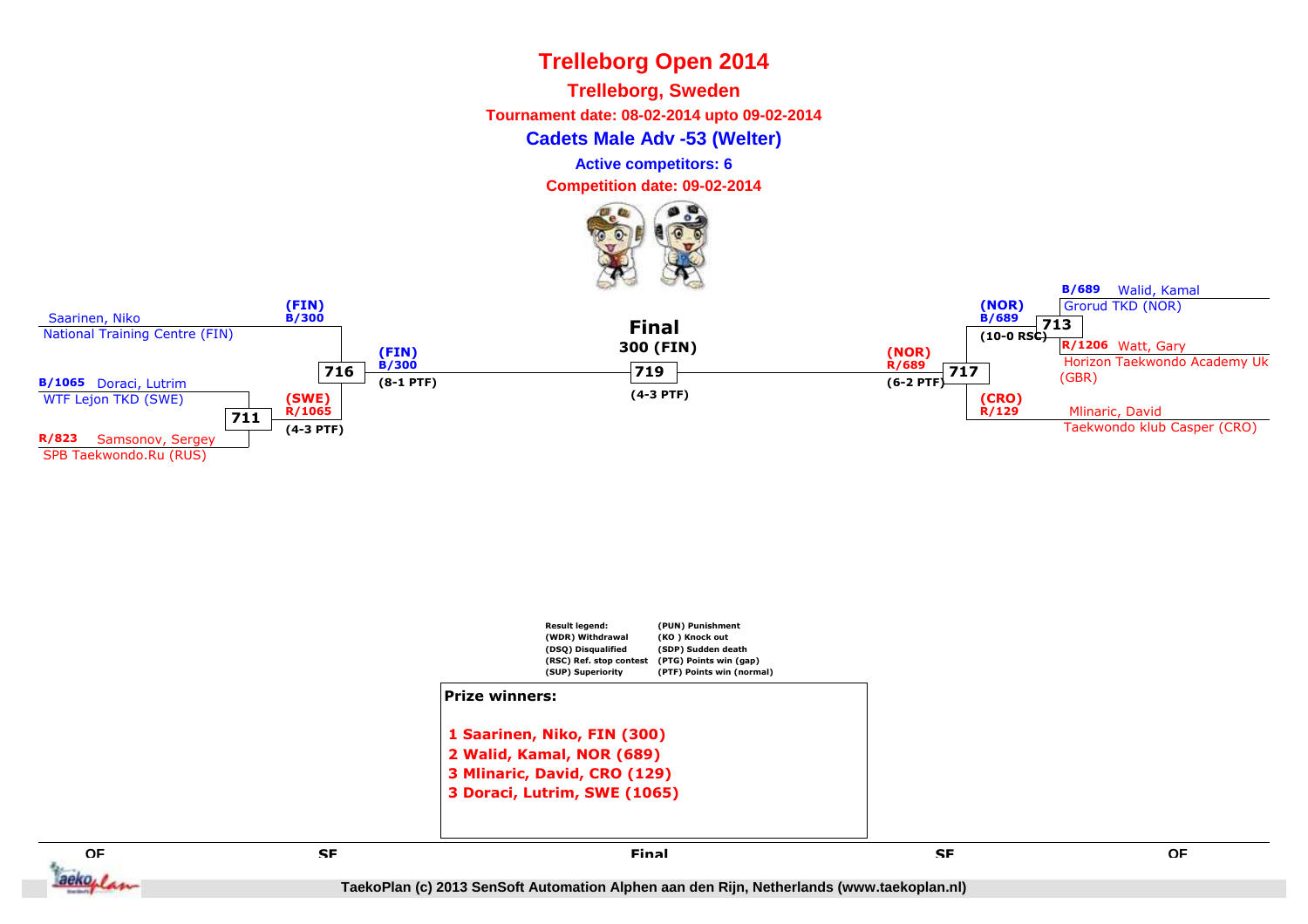**Trelleborg, Sweden**

**Tournament date: 08-02-2014 upto 09-02-2014**

**Cadets Male Adv -57 (Light middle)**

**Active competitors: 5**

**Competition date: 09-02-2014**







**QFE** SE SE SE SE SE SERVICE EN L'ALGENCIA EN L'ALGENCIA EN L'ALGENCIA EN L'ALGENCIA EN L'ALGENCIA EN L'ALGENCIA<br>En la comparación de la comparación de la comparación de la comparación de la comparación de la comparación de

aeko, L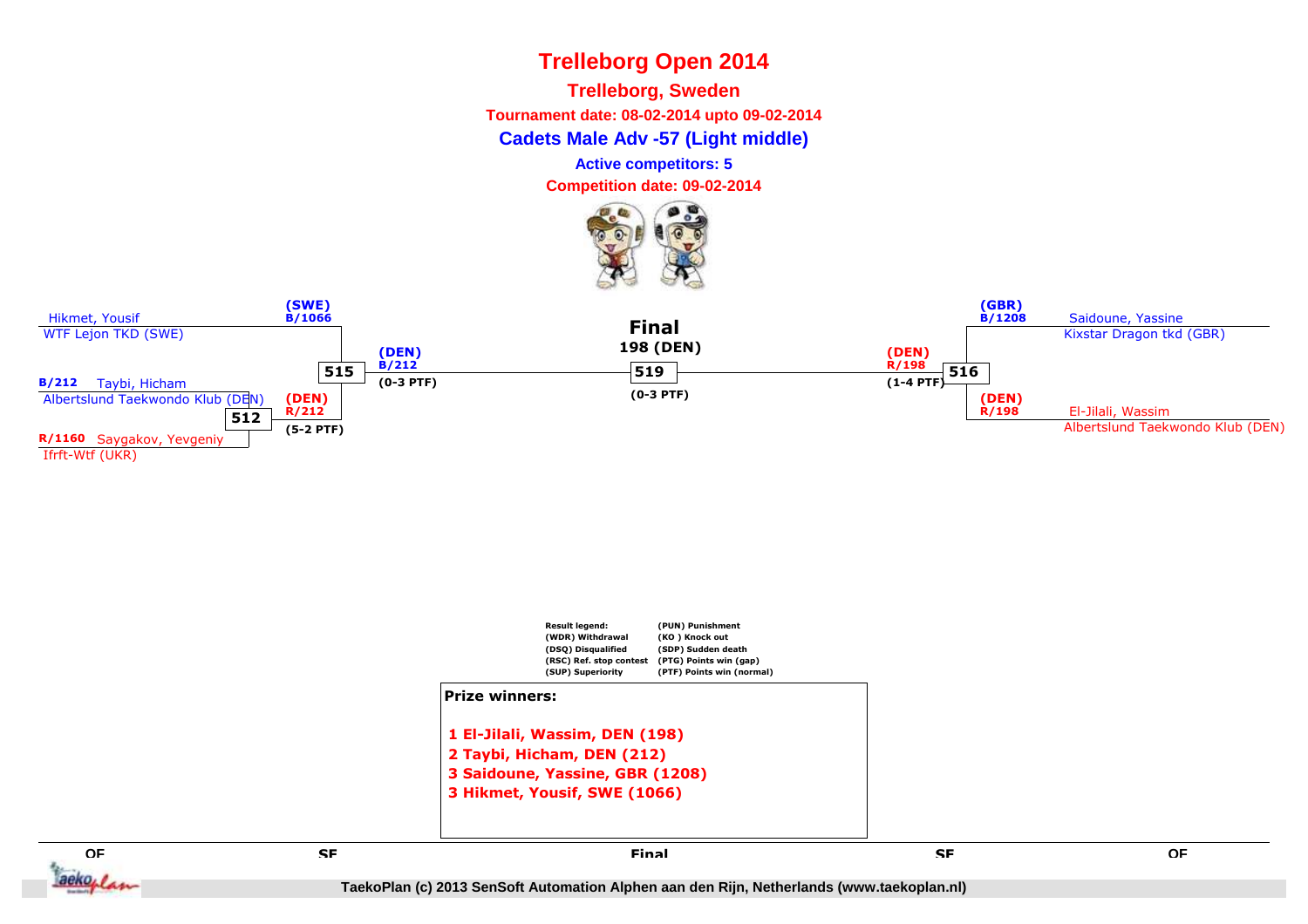**Cadets Male Adv -61 (Middle)Trelleborg, Sweden Tournament date: 08-02-2014 upto 09-02-2014Active competitors: 4**



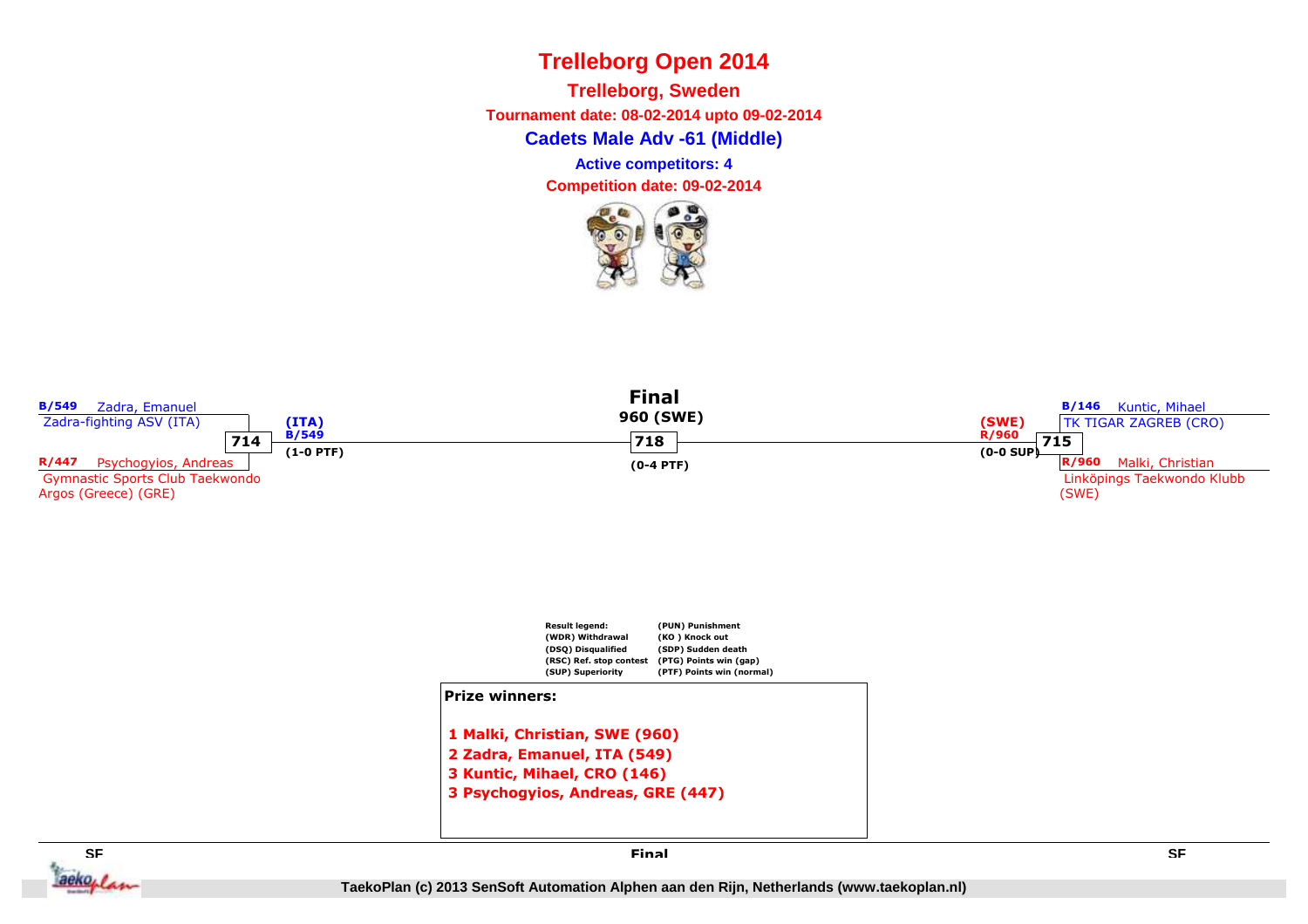**Cadets Male Adv +65 (Heavy)Trelleborg, Sweden Tournament date: 08-02-2014 upto 09-02-2014Active competitors: 2**







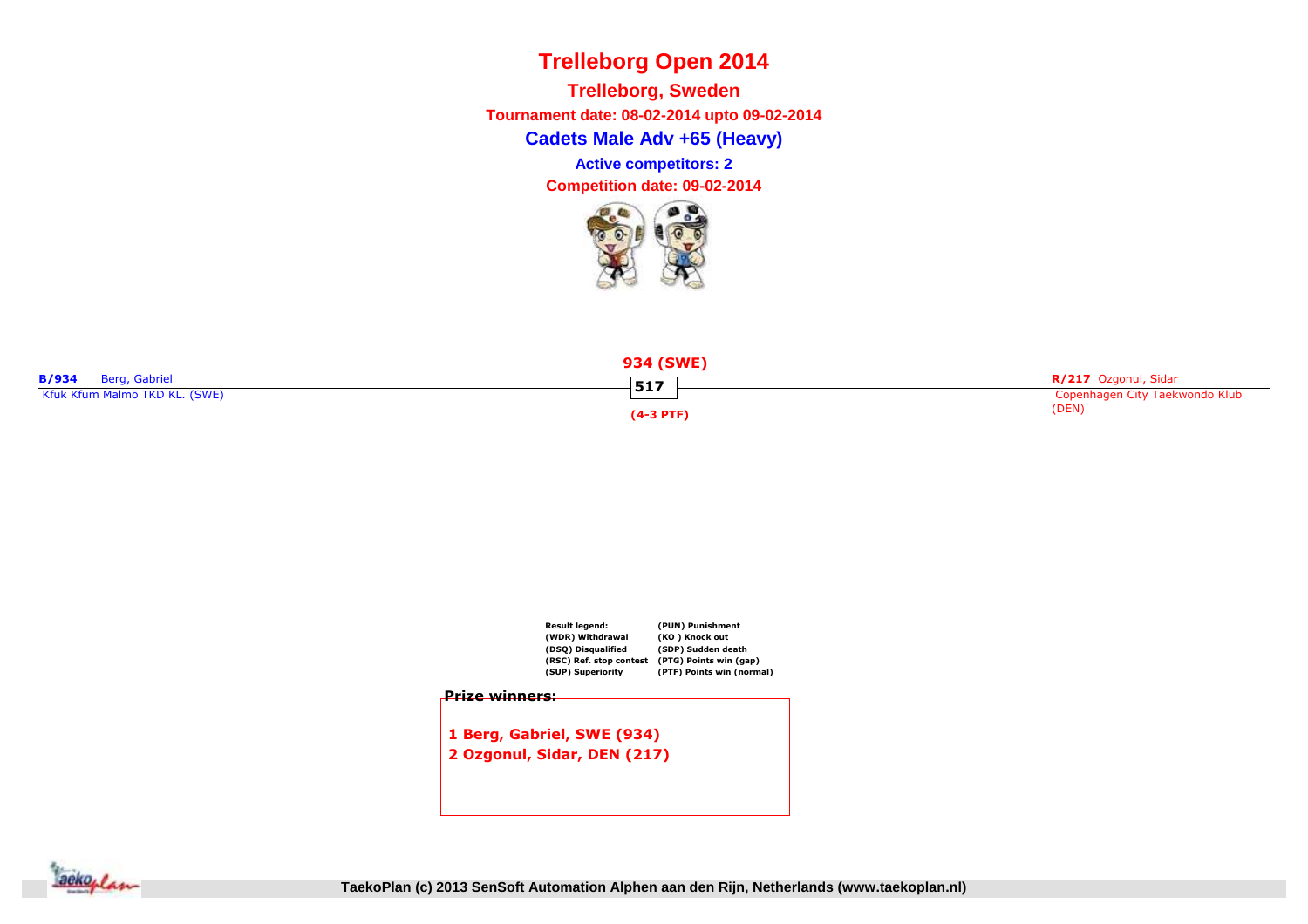**Trelleborg, Sweden**

**Tournament date: 08-02-2014 upto 09-02-2014**

**Cadets Female Adv -33 (Fly)**

**Active competitors: 7**

**Competition date: 08-02-2014**







**E** SE SE SE SE SE SERVICE EN L'ALGENCIA EN L'ALGENCIA EN L'ALGENCIA EN L'ALGENCIA EN L'ALGENCIA EN L'ALGENCIA<br>En la comparación de la comparación de la comparación de la comparación de la comparación de la comparación de

**QF**

aeko, /

 **SF Final**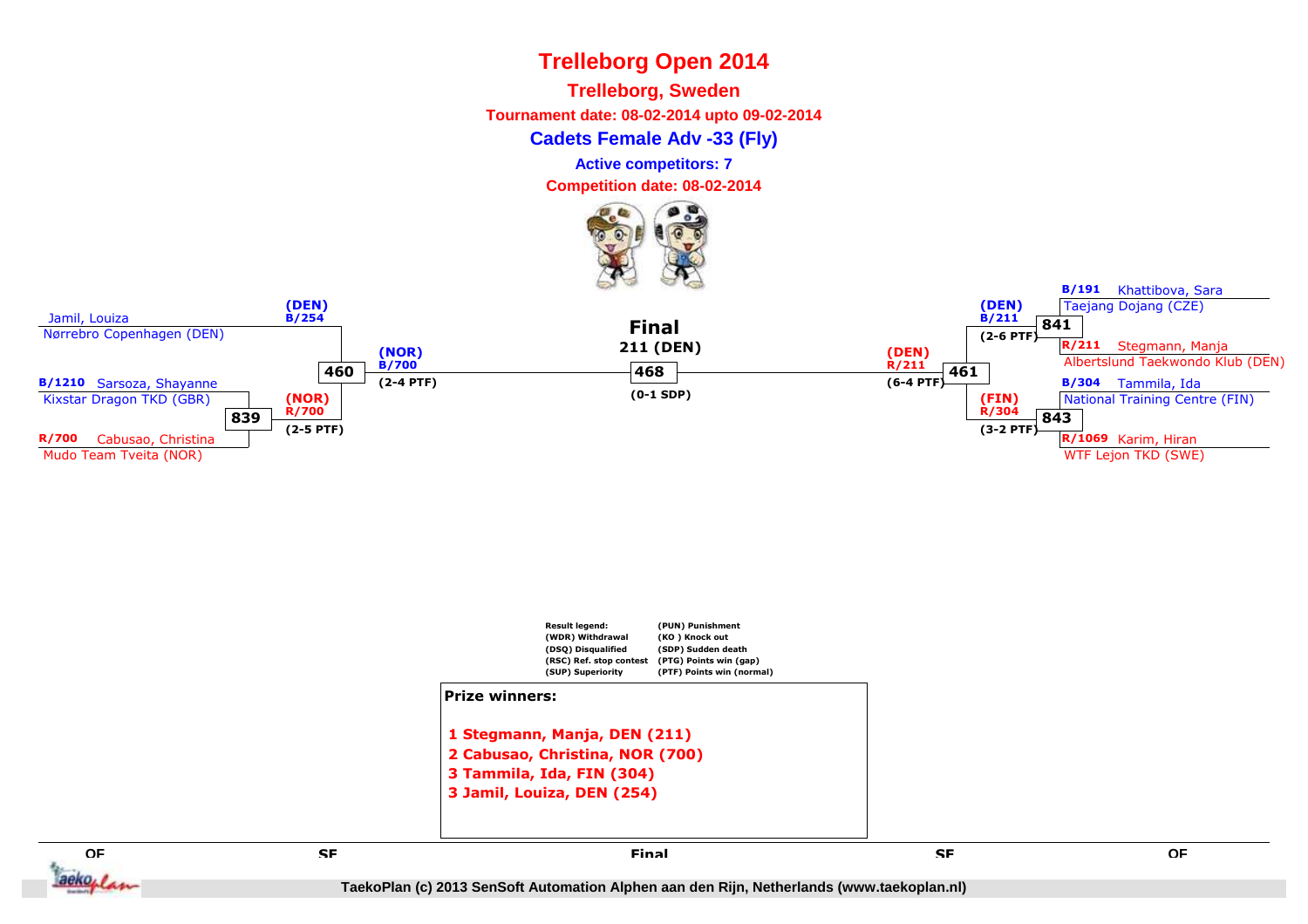**Trelleborg, Sweden**

**Tournament date: 08-02-2014 upto 09-02-2014**

**Cadets Female Adv -37 (Bantam)**

**Active competitors: 7**

**Competition date: 08-02-2014**









**QF**

aeko, I

**B/65**

Sofie, Lemmens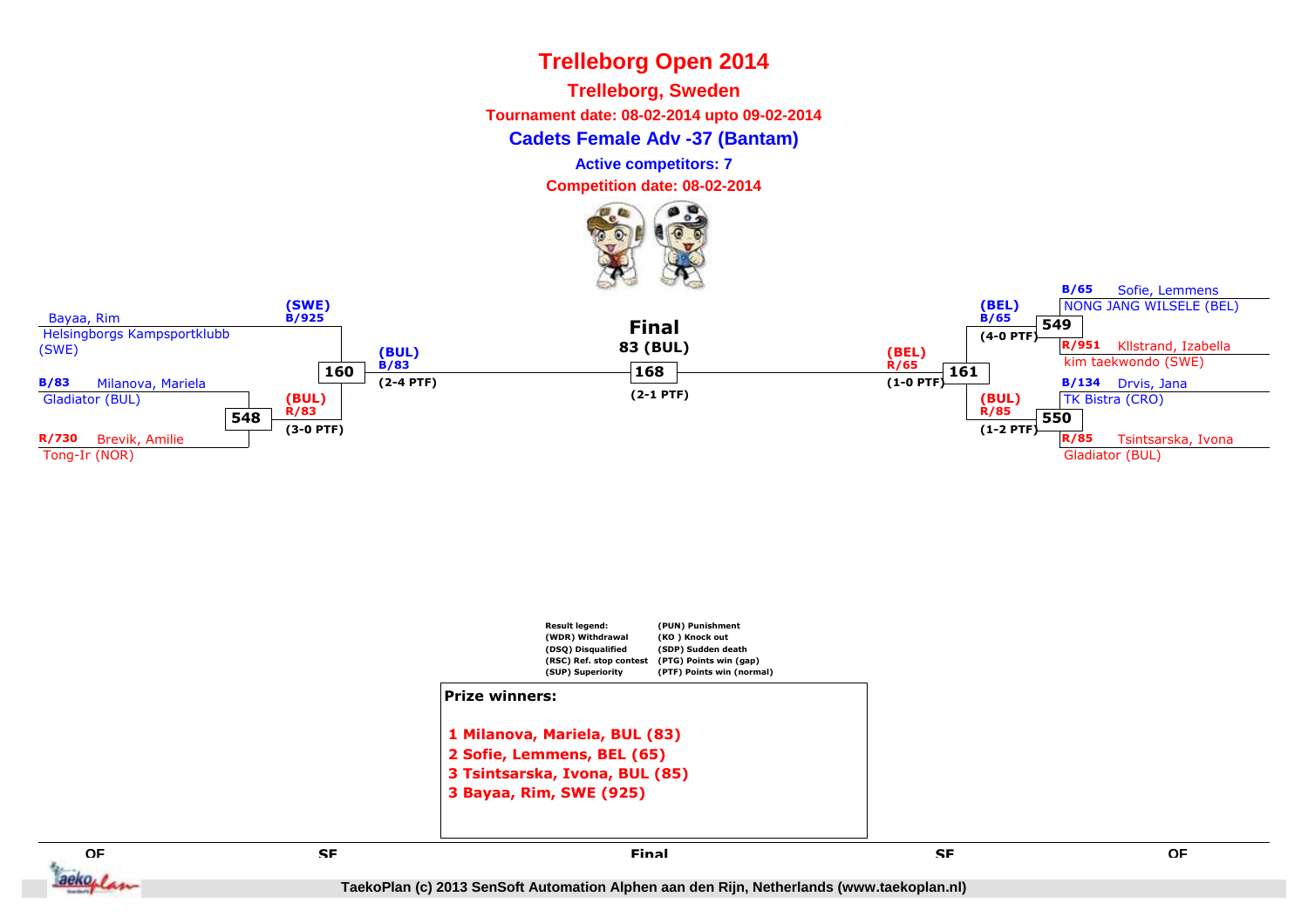#### **Trelleborg, Sweden**

**Tournament date: 08-02-2014 upto 09-02-2014**

#### **Cadets Female Adv -41 (Feather)**

**Active competitors: 15**

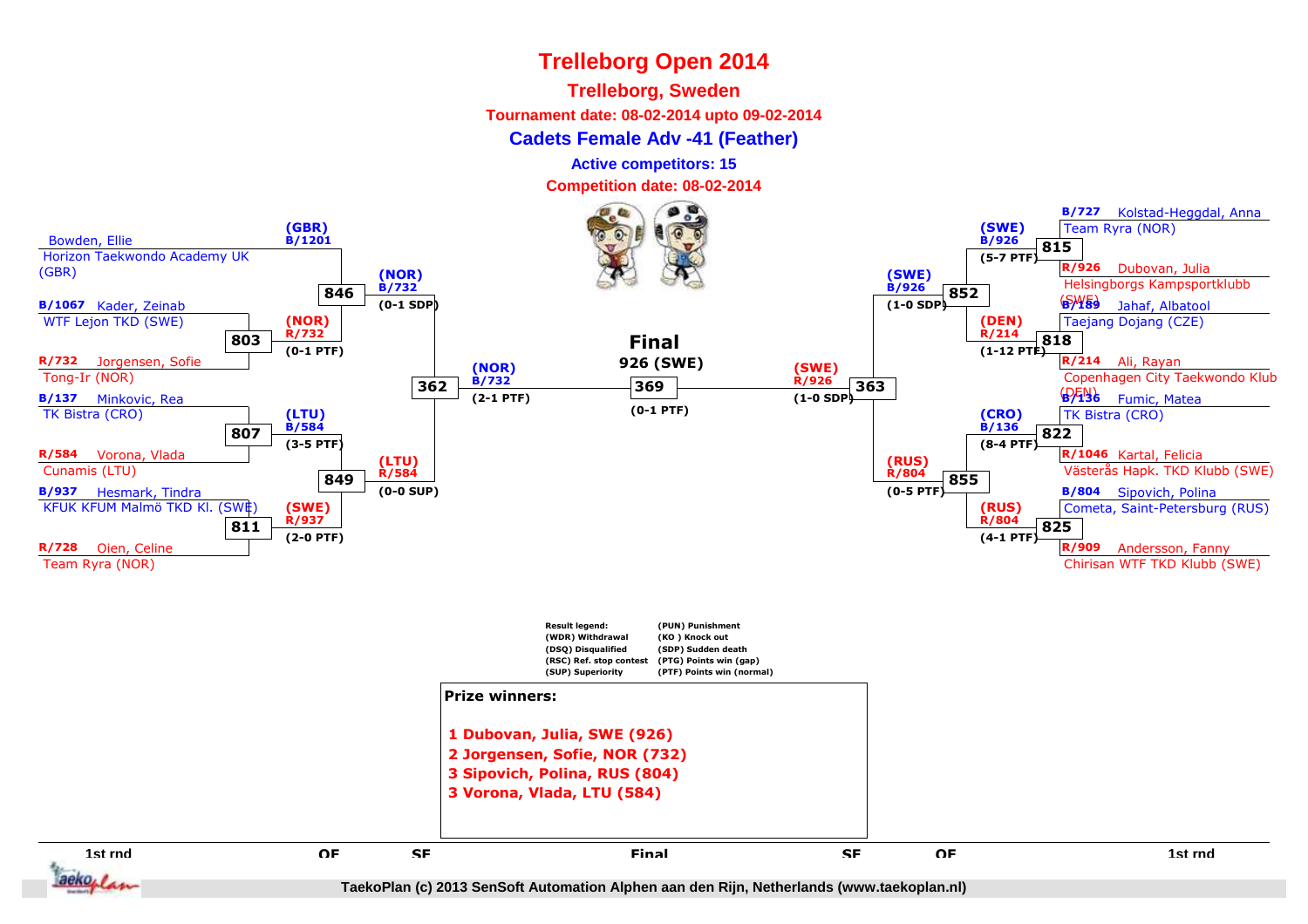**Trelleborg, Sweden**

**Tournament date: 08-02-2014 upto 09-02-2014**

**Cadets Female Adv -44 (Light)**

**Active competitors: 7**

**Competition date: 08-02-2014**







**E** SE SE SE SE SE SERVICE EN L'ALGENCIA EN L'ALGENCIA EN L'ALGENCIA EN L'ALGENCIA EN L'ALGENCIA EN L'ALGENCIA<br>En la comparación de la comparación de la comparación de la comparación de la comparación de la comparación de

**SF**

**QF**

aeko<sub>plan</sub>

**B/87**

Zaharieva, Luiza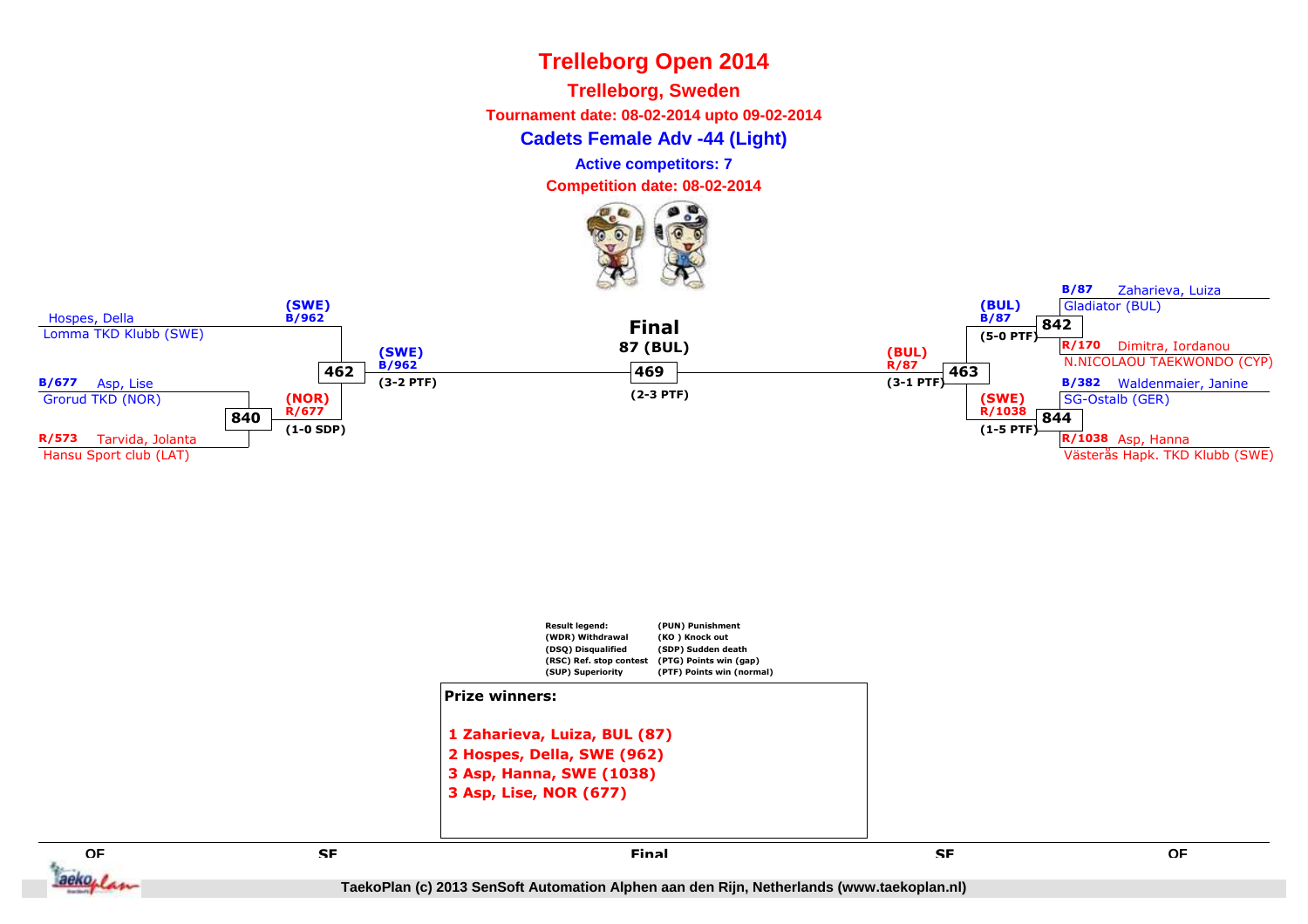**Trelleborg, Sweden**

**Tournament date: 08-02-2014 upto 09-02-2014**

**Cadets Female Adv -47 (Welter)**

**Active competitors: 7**

**Competition date: 09-02-2014**







**QFE** SE SE SE SE SE SERVICE EN L'ALGENCIA EN L'ALGENCIA EN L'ALGENCIA EN L'ALGENCIA EN L'ALGENCIA EN L'ALGENCIA<br>En la comparación de la comparación de la comparación de la comparación de la comparación de la comparación de

aeko, I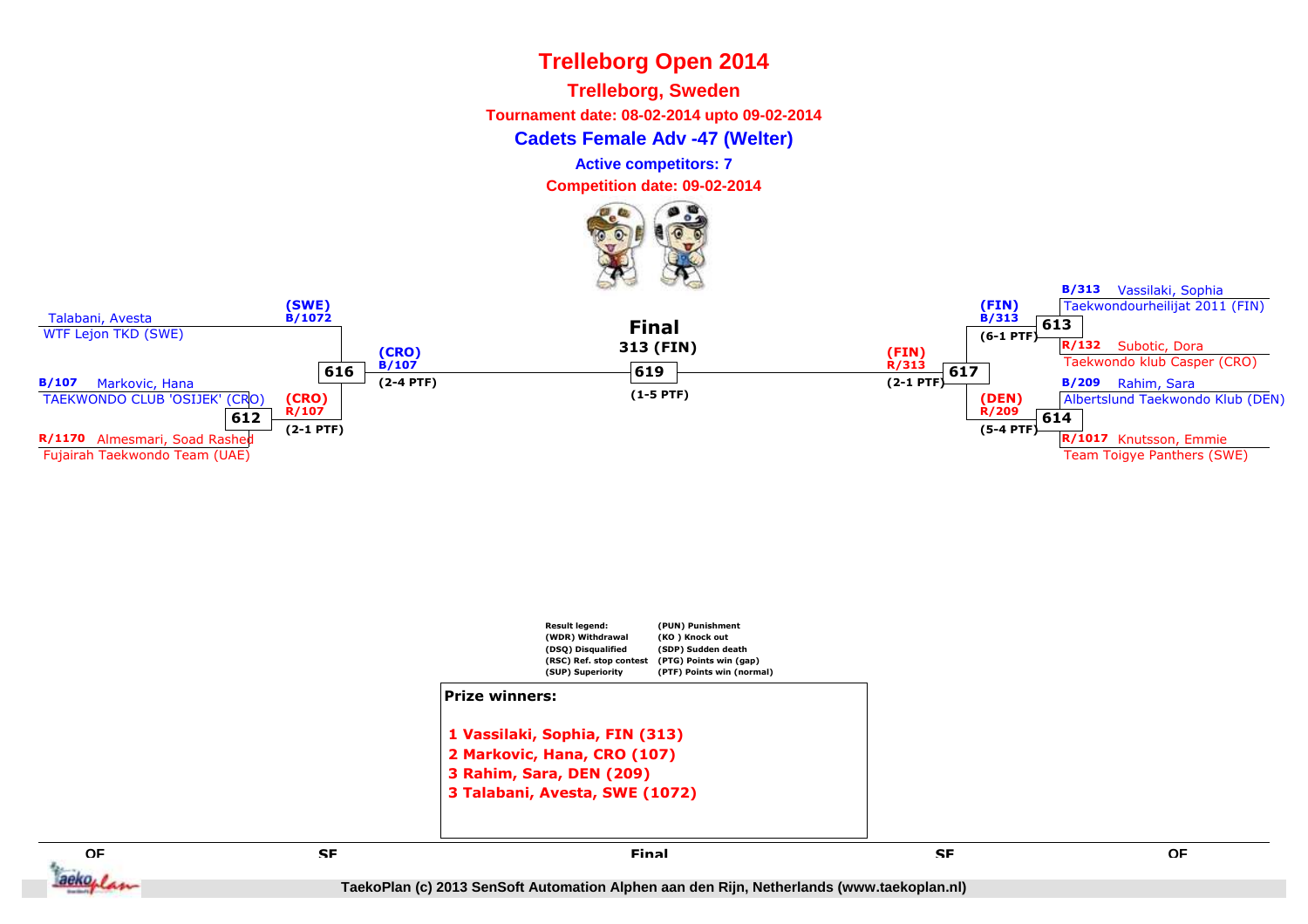**Cadets Female Adv -51 (Light middle) Trelleborg, SwedenTournament date: 08-02-2014 upto 09-02-2014**

**Active competitors: 4**



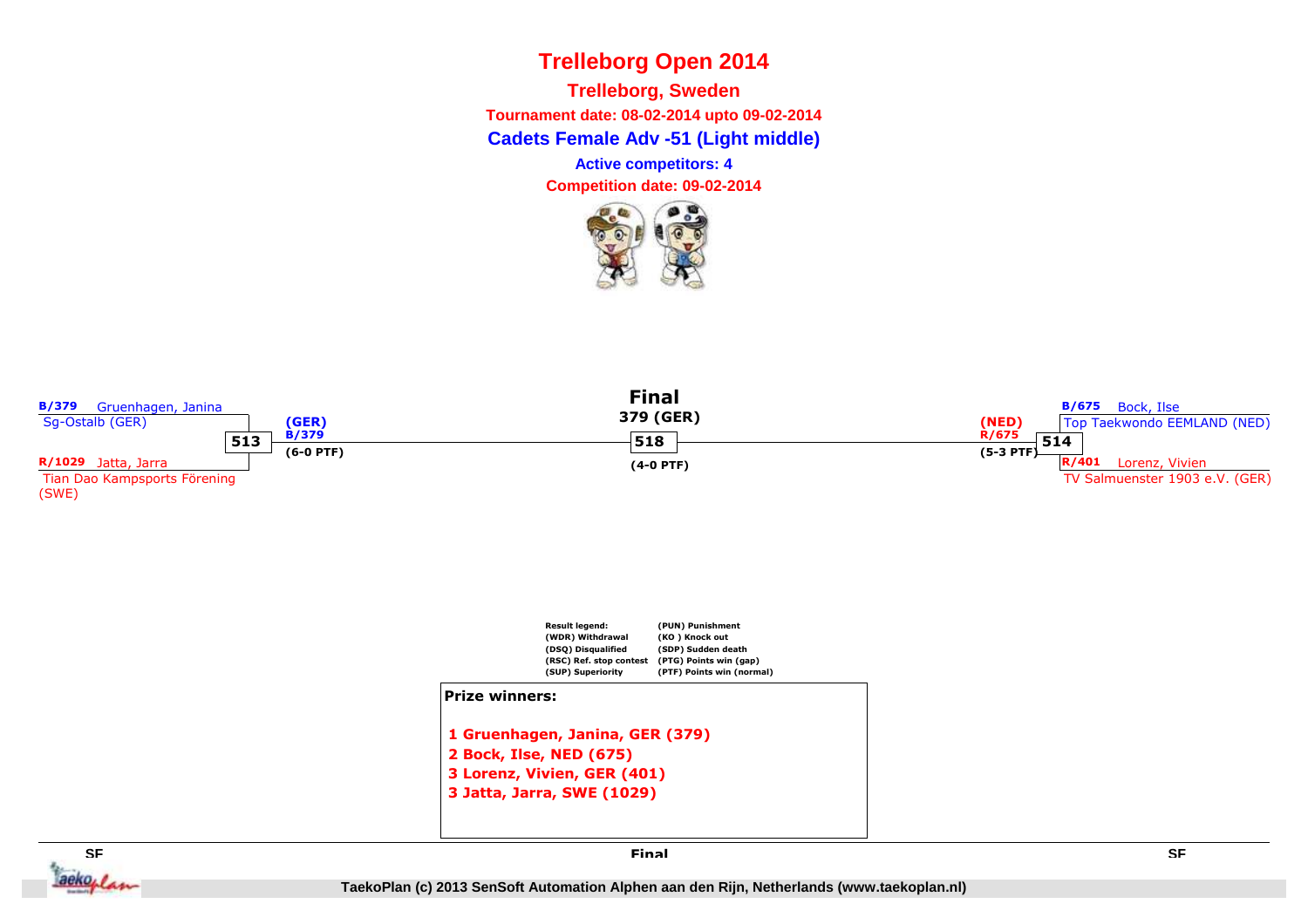**Cadets Female Adv -55 (Middle)Trelleborg, Sweden Tournament date: 08-02-2014 upto 09-02-2014Active competitors: 3**

**Competition date: 09-02-2014**









**Final**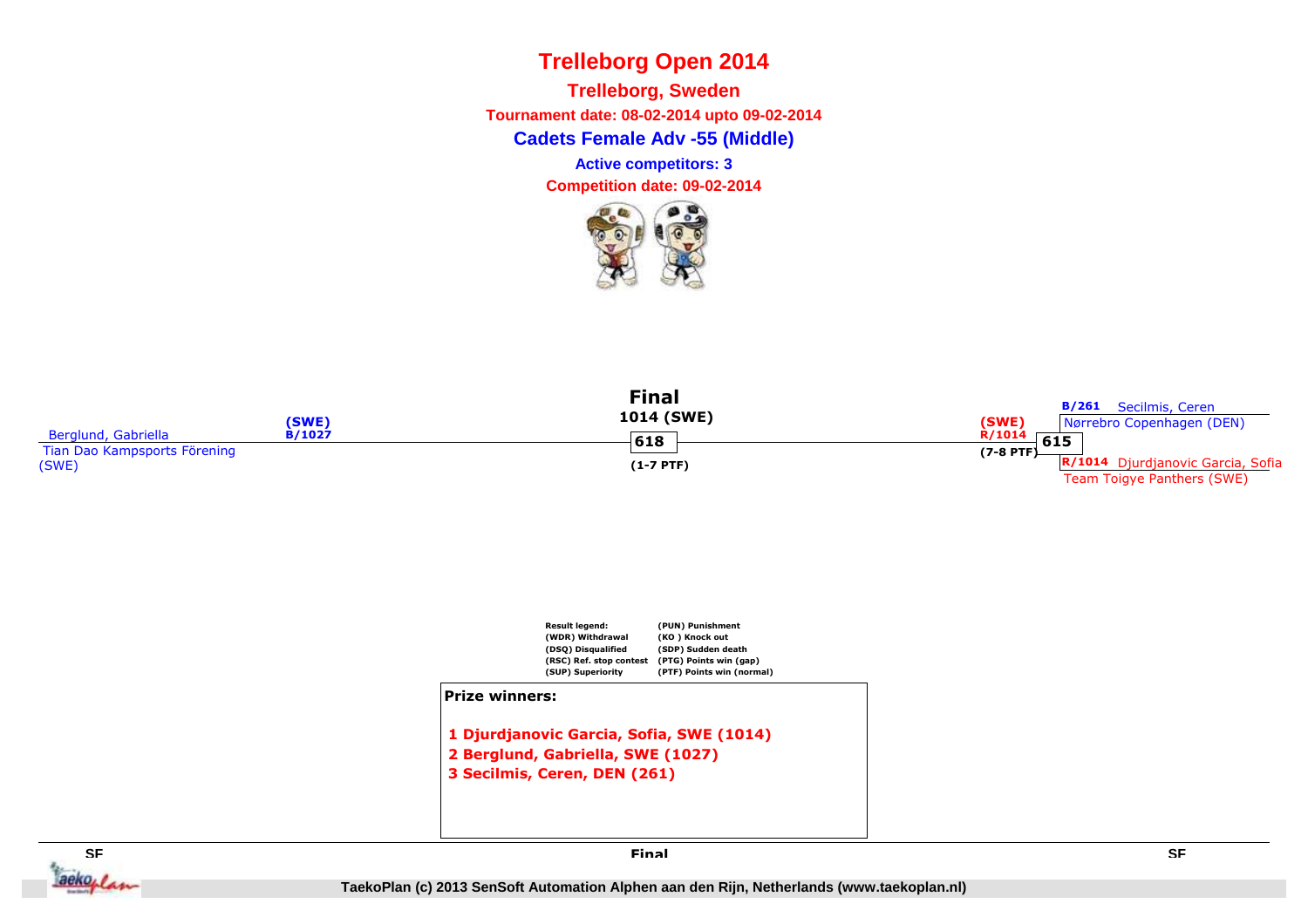**Cadets Female Adv -59 (Lght heavy) Trelleborg, SwedenTournament date: 08-02-2014 upto 09-02-2014**

**Active competitors: 4**



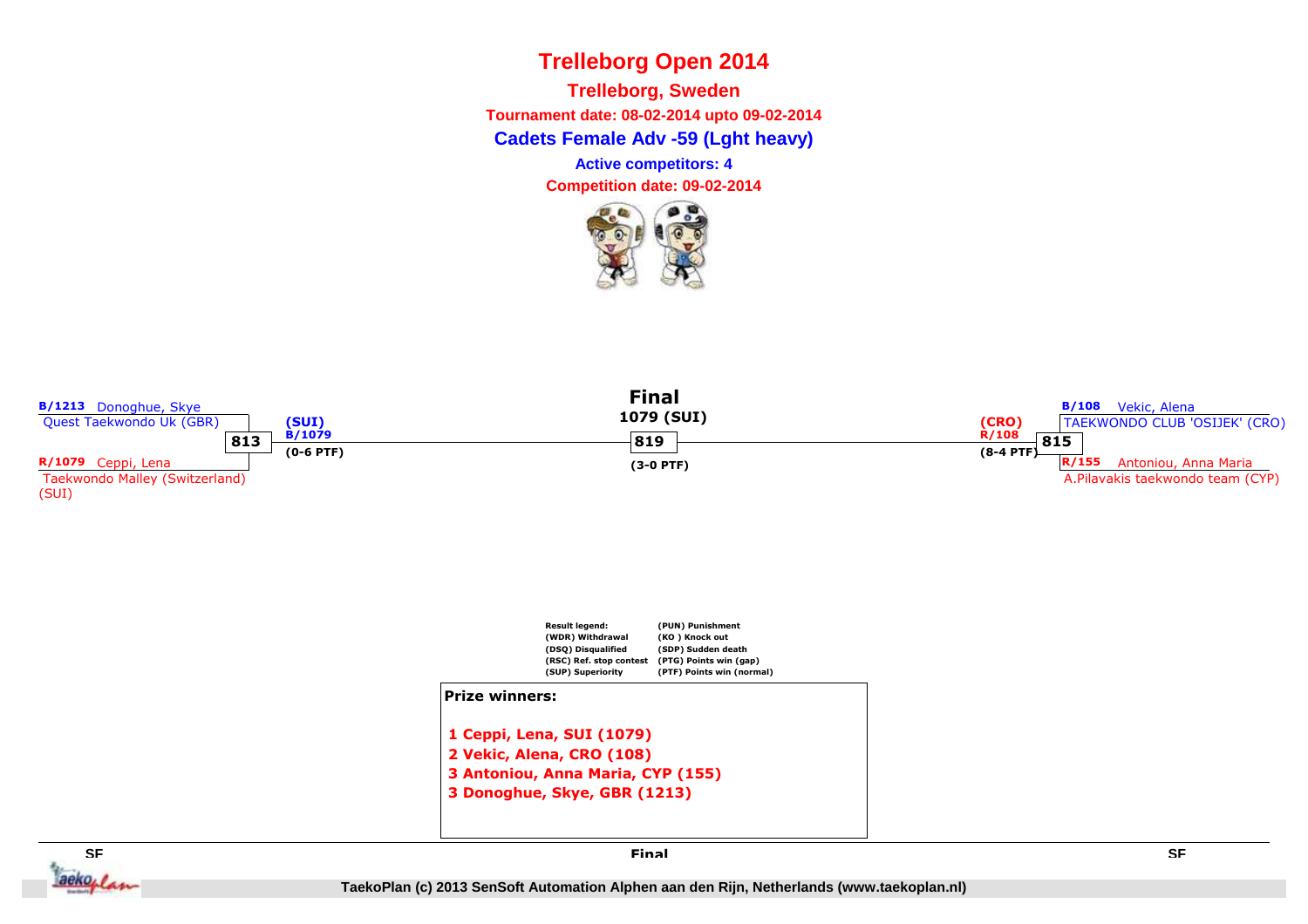**Trelleborg, Sweden**

**Tournament date: 08-02-2014 upto 09-02-2014**

**Cadets Female Adv +59 (Heavy)**

**Active competitors: 5**

**Competition date: 09-02-2014**







**QFE** SE SE SE SE SE SERVICE EN L'ALGENCIA EN L'ALGENCIA EN L'ALGENCIA EN L'ALGENCIA EN L'ALGENCIA EN L'ALGENCIA<br>En la comparación de la comparación de la comparación de la comparación de la comparación de la comparación de

aeko, /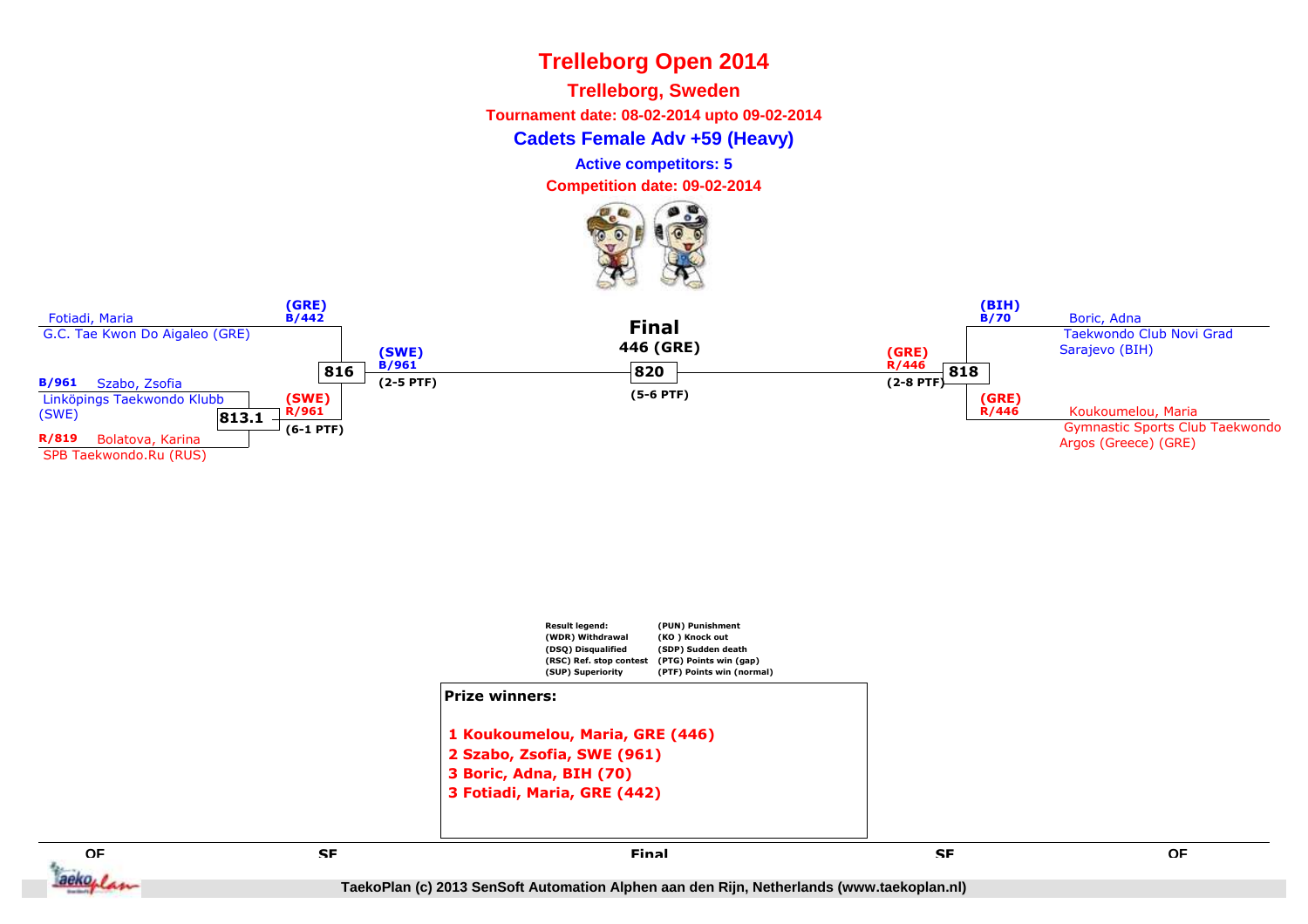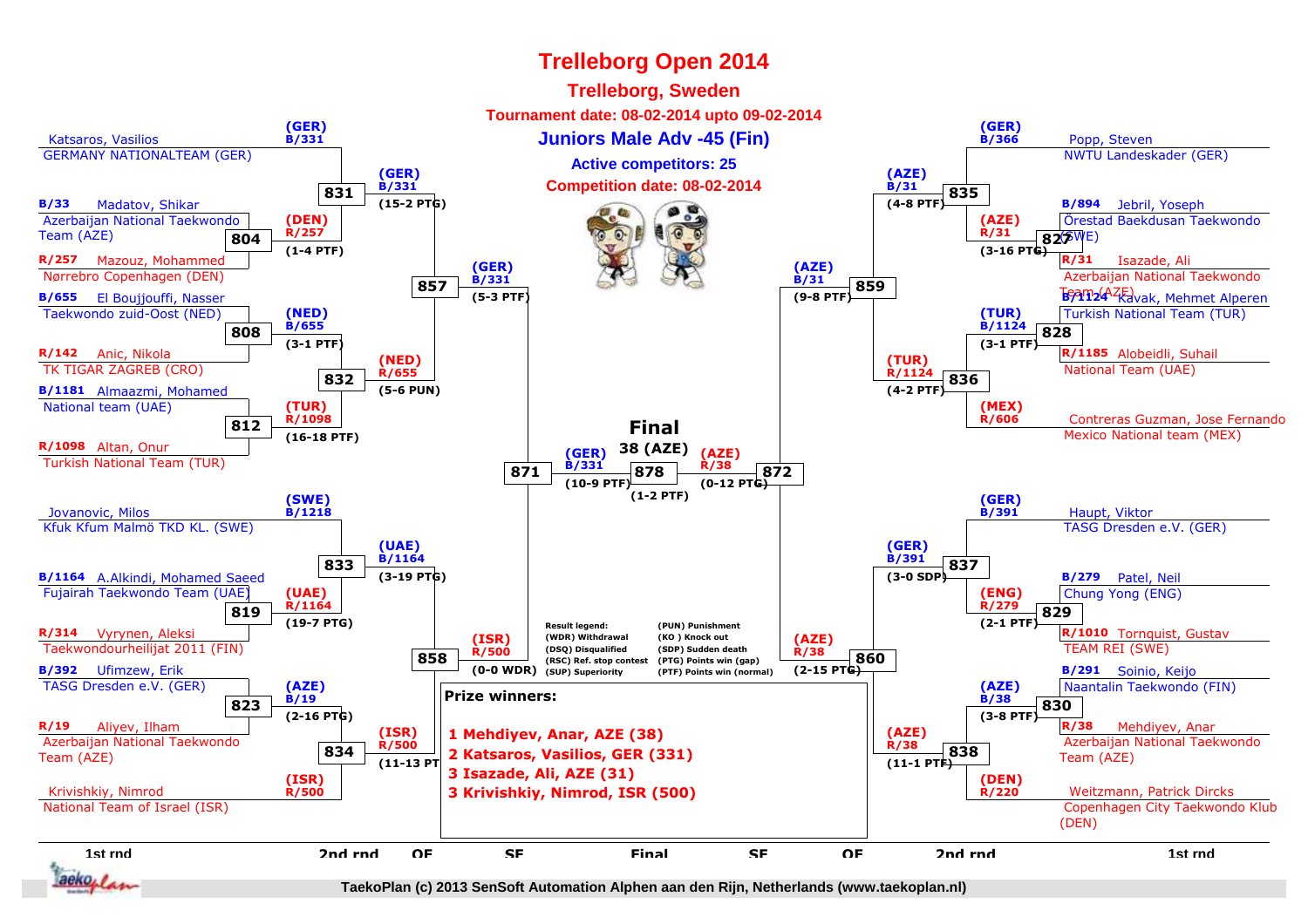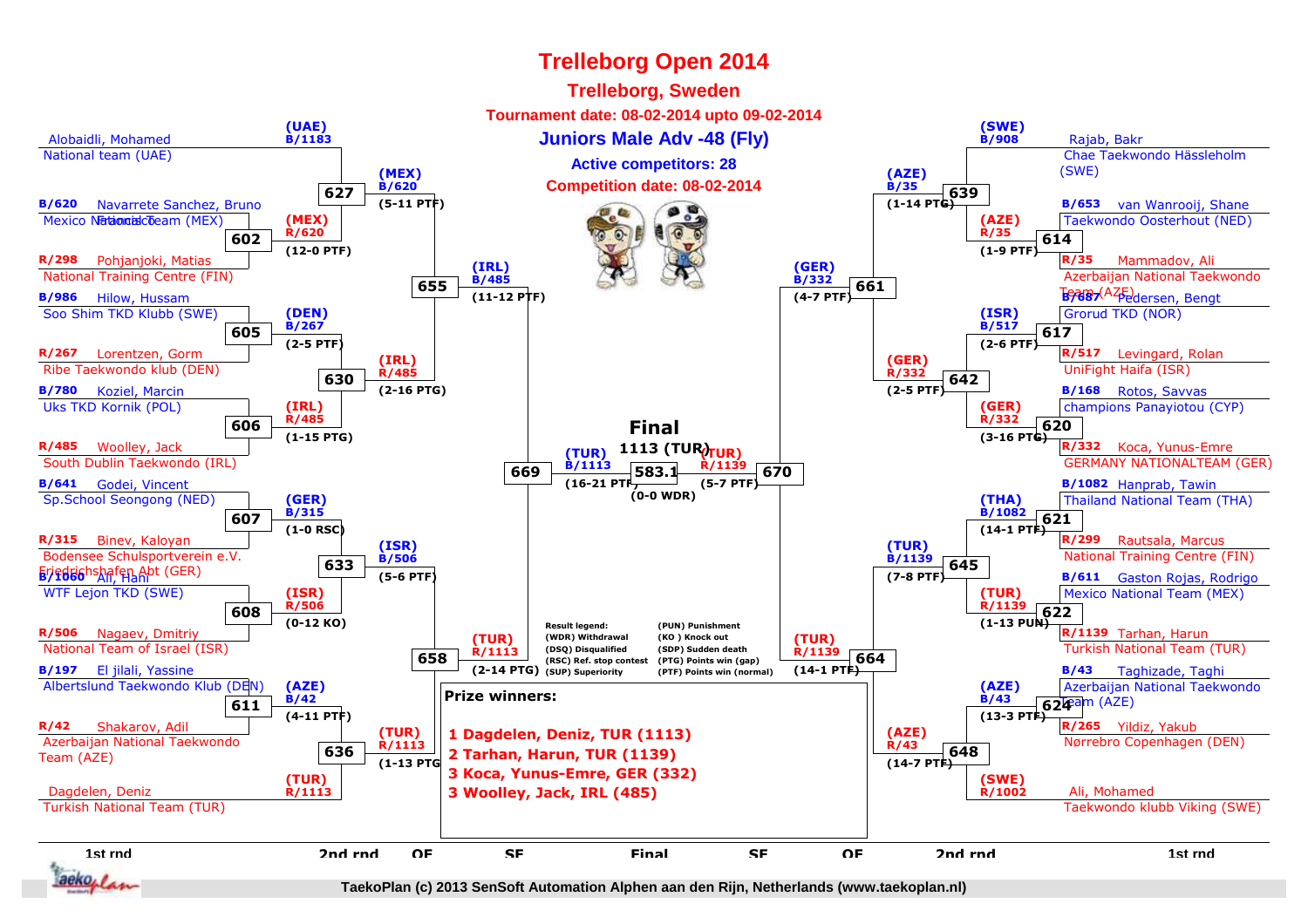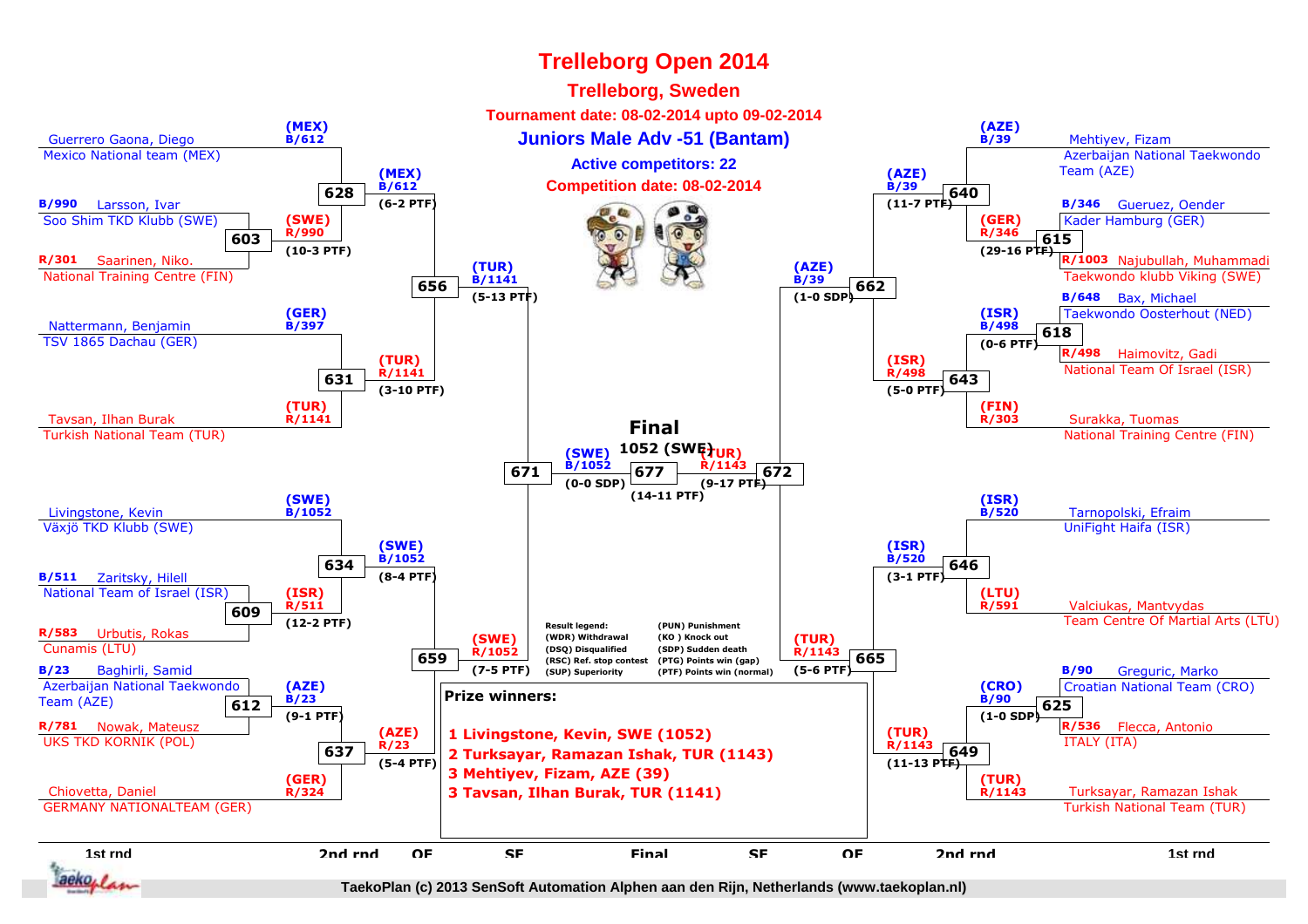#### Chatzimeletiou, Dimitrios Athletic Club Hwarang (GRE)**(GRE) B/432** Zaouia, Fahd**Juniors Male Adv -55 (Feather)** Sp.School Seongong (NED)**(NED) B/643B/335** Konstantinidis, Jordanis GERMANY NATIONALTEAM (GER) **701R/575** Khoury, Alex BTC - Lebanon (LIB)**(GER) R/335 (9-4 PTF)**Zechowski, Mateusz Polish National Team (POL)**(POL) R/779**Abdurrazakov, Kamil Azerbaijan National TaekwondoTeam (AZE)**(AZE) B/17** Norzagaray Garcia, Bernardo Mexico National team (MEX)**(MEX) B/621**Poydynok, Igor Kyiv Region Taekwondo Team(UKR)**(UKR) R/1163**a a shekarar 1980 - Alami, Noak a Shekara, 1980 - Alami, Noak a Shekara, 1980 - Alami, Noak a Shekara, 1980 - Fryshuset Taekwondo Klubb (FTK)(SWE)**(SWE) R/919**Athinodorou, Ioannis Panagiotis champions Panayiotou (CYP)**(CYP) B/166**<u>6</u> B/558 Alenezi, Talal Kuwait Sporting Club (KUW)**(KUW)B/558**Kaya, Oguz Nihat Turkish National Team (TUR)**(TUR) R/1126round 2, check only page 3**<br>**round 2, check only page 3**  Nørrebro Copenhagen (DEN)**(DEN) R/255**Fataliyev, Nurlan Azerbaijan National TaekwondoTeam (AZE)**(AZE) B/25**<u>Figure</u> 1 and **Page 1 of 3** and **B** and **Page 1 of 3** and **Page 1 and Page 1 of 3** and **Page 1 and Page 1 and Page 1 and Page 1** and Page 1 and Page 1 and Page 1 and Page 1 and Page 1 and Page 1 and Page 1 and Page 1 and Azerbaijan National TaekwondoTeam (AZE)**(AZE)B/29**Maljkovic, Marko Croatian National Team (CRO)**(CRO)R/94**er de la provincia de la provincia de la provincia de la provincia de la provincia de la provincia de la provi<br>De la provincia de la provincia de la provincia de la provincia de la provincia de la provincia de la provinci Taekwondo Riviera Vevey (SUI)**(SUI) R/1080719(GER) B/335 (1-14 PTF)727(NED) B/643 (7-2 PTF)721(AZE)R/17 (18-10 PTF)729(MEX) R/621 (9-4 PTF)723(CYP) B/166 (5-2 PTF)731(DEN) B/255 (2-5 PTF)725(AZE)R/25 (10-8 PTF)733(AZE)R/29 (4-2 PTF)743(AZE)B/17 (3-8 PTF)745(NED) B/643 (16-8 PTF)744(CYP) R/166 (6-5 PTF)746(DEN) R/255 (0-0 SUP)573(AZE)B/17 (12-0 PTF)574(NED) R/643 (2-1 PTF)773(8-0 PTF)IMPORTANT: PLEASE NOTE!Due to the no. of contestants,round 2 upto the final are shown on schema page 3. If your competitor reaches for the rest of his/her fights.17 (AZE)Trelleborg Open 2014Trelleborg, Sweden Tournament date: 08-02-2014 upto 09-02-2014Competition date: 08-02-2014Active competitors: 33**

#### **1st rnd**d a set of the set of the set of the set of the set of the set of the set of the set of the set of the set of the set of the set of the set of the set of the set of the set of the set of the set of the set of the set of th **2nd rnd 2nd rnd 3rd rnd**

**QF**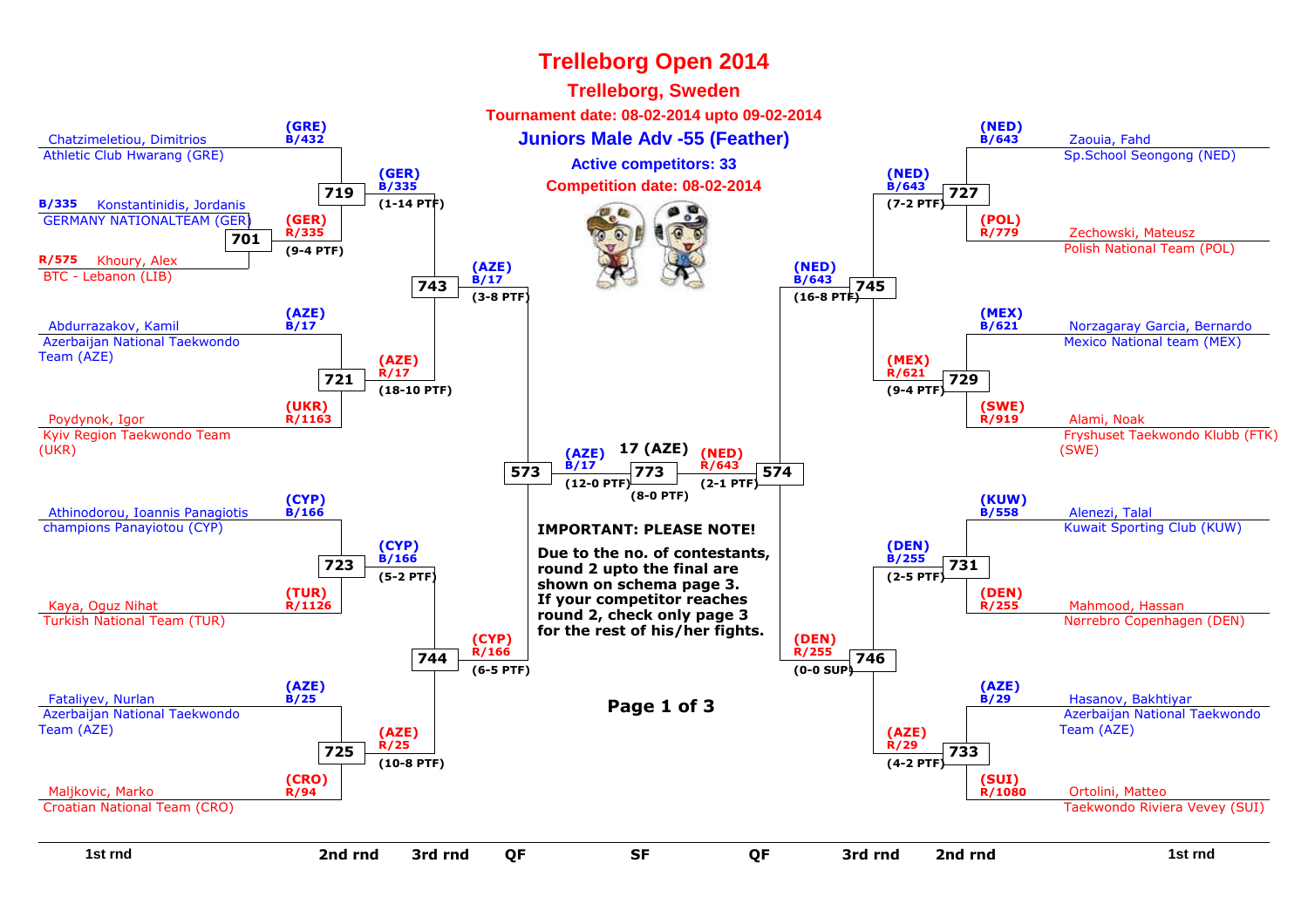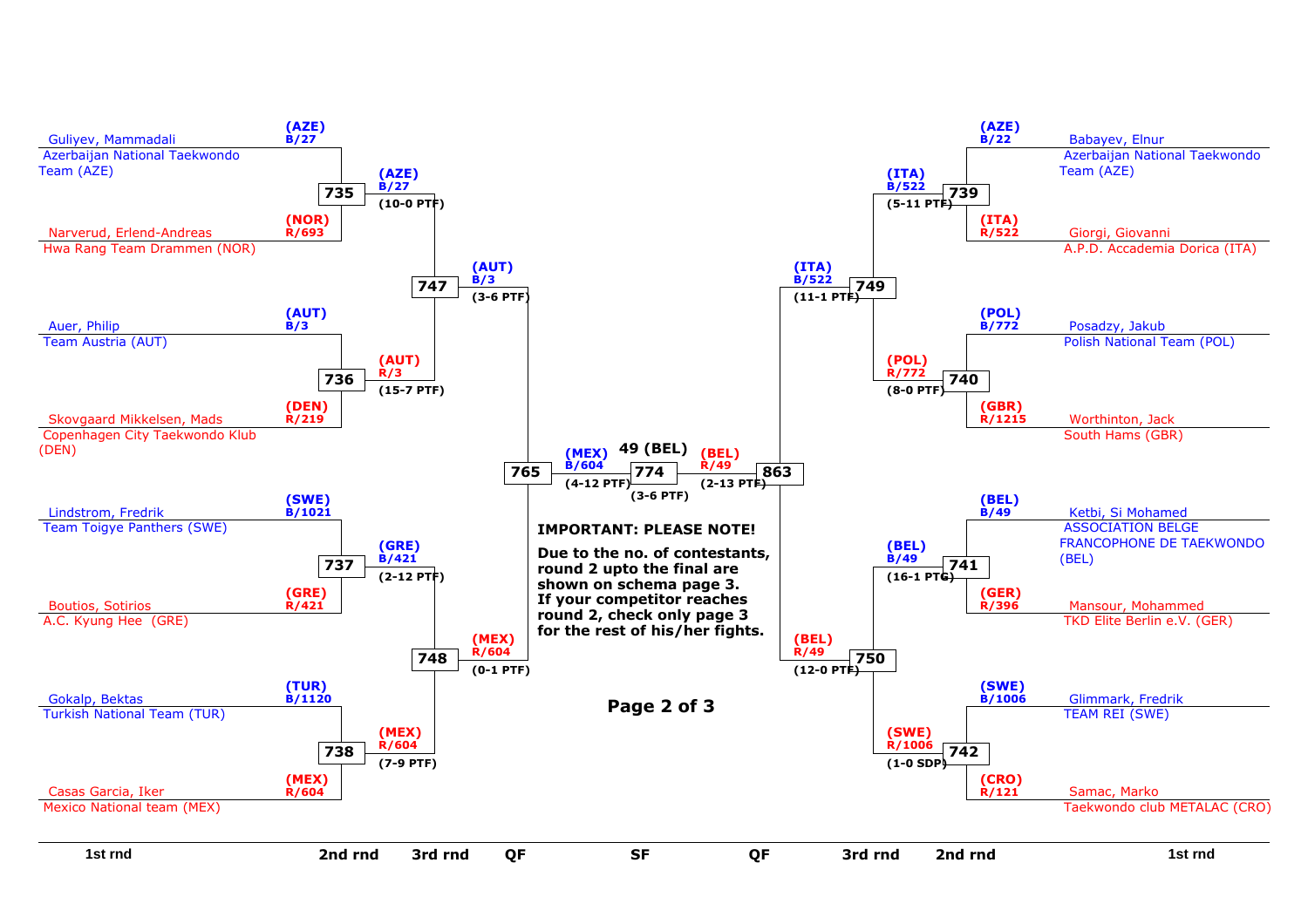#### **Trelleborg, SwedenB/432** Chatzimeletiou, Dimitrios**B/27** Guliyev, Mammadali **Tournament date: 08-02-2014 upto 09-02-2014** Athletic Club Hwarang (GRE)**(GER)(AZE)** Azerbaijan National Taekwondo**Juniors Male Adv -55 (Feather)B/27 B/335719735**eam (AZE) **(1-14 PTF) (10-0 PTF)Active competitors: 0R/335** Konstantinidis, Jordanis**R/693** Narverud, Erlend-Andreas **(AUT)(AZE)** GERMANY NATIONALTEAM (GER)**B/17Competition date: 08-02-2014 B/3** Hwa Rang Team Drammen (NOR)**743747B/17** Abdurrazakov, Kamil **(3-8 PTF) (3-6 PTF)** Auer, Philip**B/3** Azerbaijan National Taekwondo**(AZE)(AUT)** Team Austria (AUT)**R/3**Team (AZE)**R/17736 721 (18-10 PTF) (15-7 PTF)R/219** Skovgaard Mikkelsen, Mads **R/1163** Poydynok, Igor **(AZE)(MEX)** Kyiv Region Taekwondo Team Copenhagen City Taekwondo Klub**B/17 B/604573765**(UKR)**B/166**(DEN) **B/1021** Lindstrom, Fredrik **(12-0 PTF) (4-12 PTF)6** Athinodorou, Ioannis Panagiotis champions Panayiotou (CYP)**(GRE) (CYP)** Team Toigye Panthers (SWE) **B/166 B/421723737 (5-2 PTF) (2-12 PTF)R/421** Boutios, Sotirios **R/1126** Kaya, Oguz Nihat **(CYP)(MEX)** Turkish National Team (TUR) A.C. Kyung Hee (GRE) **R/166 R/604744748B/25** Fataliyev, Nurlan **(6-5 PTF) (0-1 PTF)B/1120** Gokalp, Bektas**(AZE)(MEX)** Azerbaijan National Taekwondo Turkish National Team (TUR)**R/25**Team (AZE) **R/604738 725Final (10-8 PTF) (7-9 PTF)R/94** Maljkovic, Marko **17 (AZE)R/604** Casas Garcia, Iker **(AZE)(BEL)** Mexico National team (MEX) Croatian National Team (CRO)**B/17R/49773778774 (8-0 PTF) (3-6 PTF)B/22** Babayev, Elnur **B/643** Zaouia, Fahd**(1-0 SDP)(NED)(ITA)** Azerbaijan National Taekwondo Sp.School Seongong (NED) **B/643 B/522727739**am (AZE) **(7-2 PTF) (5-11 PTF)R/779** Zechowski, Mateusz**R/522** Giorgi, Giovanni **(NED)(ITA)** Polish National Team (POL) A.P.D. Accademia Dorica (ITA) **B/643 B/522745749B/621** Norzagaray Garcia, Bernardo **(16-8 PTF) (11-1 PTF)B/772** Posadzy, Jakub Mexico National team (MEX)**(MEX)(POL)** Polish National Team (POL) **R/621 R/772729740 (9-4 PTF) (8-0 PTF)Result legend:(PUN) PunishmentR/1215** Worthinton, Jack **R/919** Alami, Noak**(NED) (WDR) Withdrawal(KO ) Knock out(BEL)** South Hams (GBR) **(DSQ) Disqualified** Fryshuset Taekwondo Klubb (FTK) **(SDP) Sudden deathR/49 R/643574863 (RSC) Ref. stop contest (PTG) Points win (gap)**(SWE)**B/558** Alenezi, Talal **(2-1 PTF) (2-13 PTF)B/49** Ketbi, Si Mohamed**(SUP) Superiority (PTF) Points win (normal)** Kuwait Sporting Club (KUW)**(DEN)(BEL)** ASSOCIATION BELGE**Prize winners: B/255 B/4974<sup>FRA</sup> 731** FRANCOPHONE DE TAEKWONDO **(2-5 PTF) (16-1 PTG)**(BEL) **R/396 R/255** Mahmood, Hassan Mansour, Mohammed**(DEN)(BEL)1 Abdurrazakov, Kamil, AZE (17)** TKD Elite Berlin e.V. (GER) Nørrebro Copenhagen (DEN)**R/49 R/2557462 Ketbi, Si Mohamed, BEL (49)750 B/29** Hasanov, Bakhtiyar **(0-0 SUP) (12-0 PTF)B/1006** Glimmark, Fredrik **3 Casas Garcia, Iker, MEX (604)** Azerbaijan National Taekwondo TEAM REI (SWE)**(SWE)(AZE)R/293 Zaouia, Fahd, NED (643)**Team (AZE) **R/1006742 733 (4-2 PTF) (1-0 SDP)R/121** Samac, Marko **R/1080** Ortolini, Matteo Taekwondo Riviera Vevey (SUI) Taekwondo club METALAC (CRO)**2nd rnd3rd rndQFSFFinal**d and the Seapon of Seapon of the Seapon Contract of the Seapon and the Seapon of the Seapon and the Seapon and the Seapon and the Seapon and the Seapon and the Seapon and the Seapon and the Seapon and the Seapon and the S d OF SF Final SF OF 3rd rnd<br>d F SF Final SF OF F Final SF aeko<sub>r</sub>

**Trelleborg Open 2014**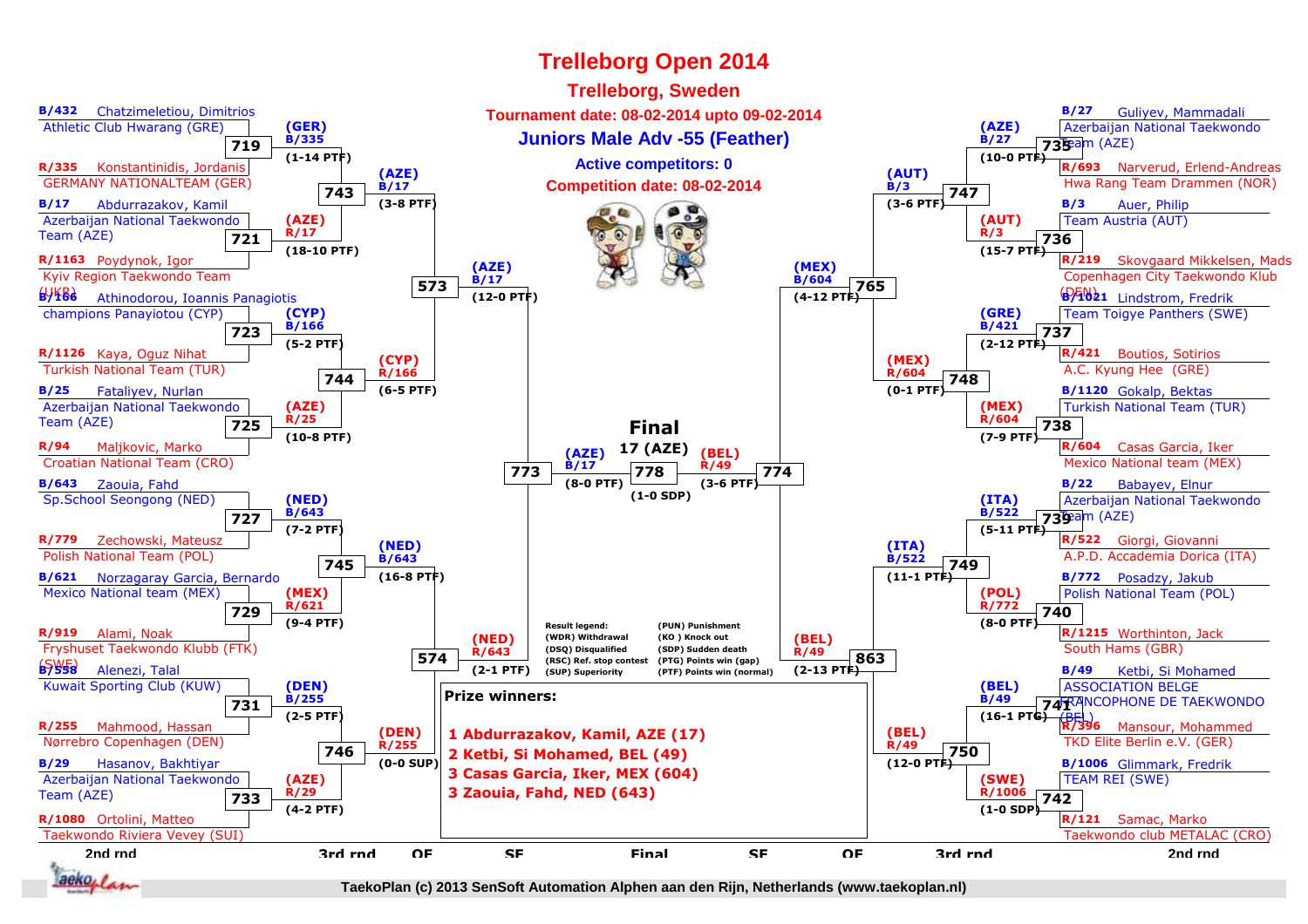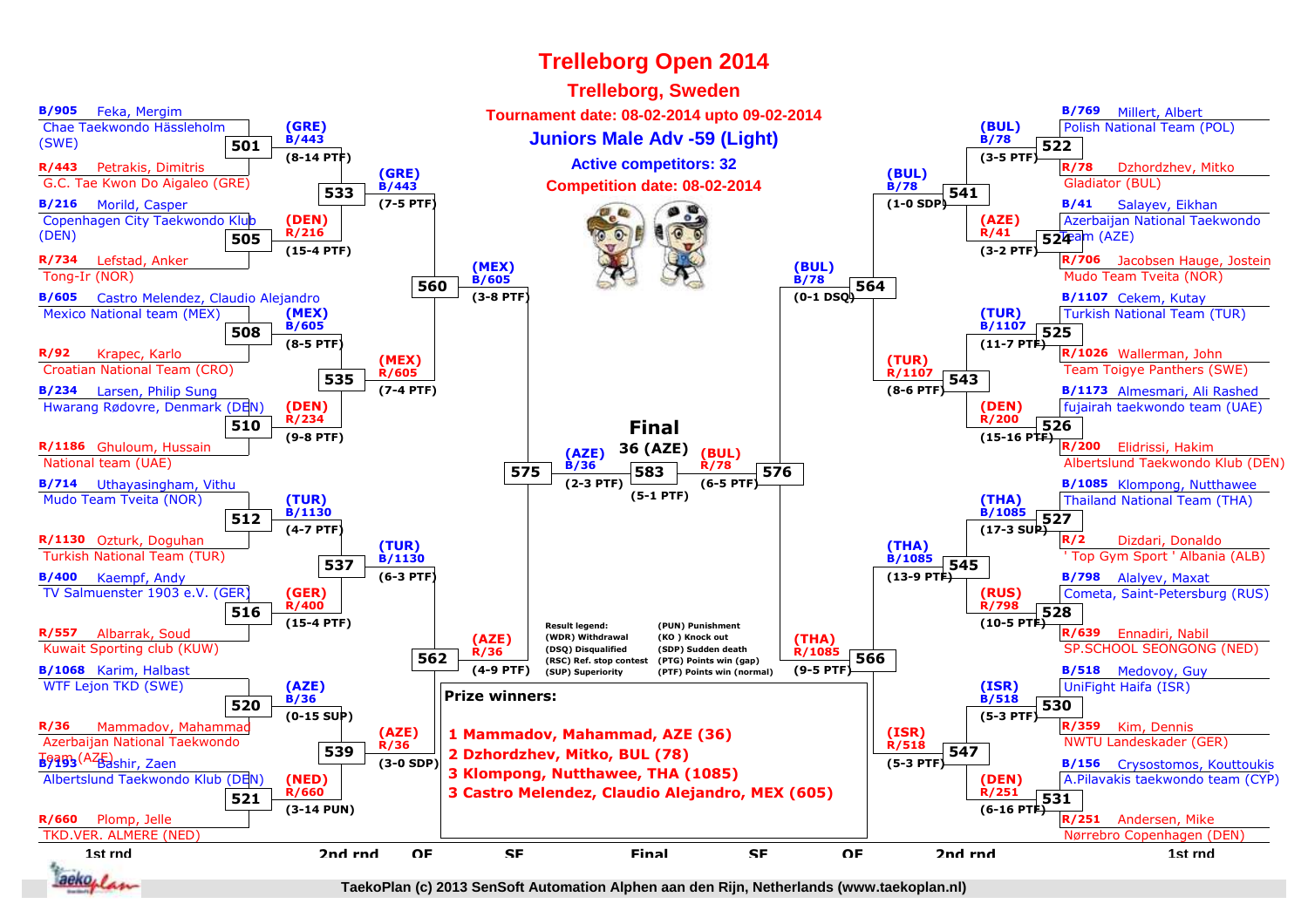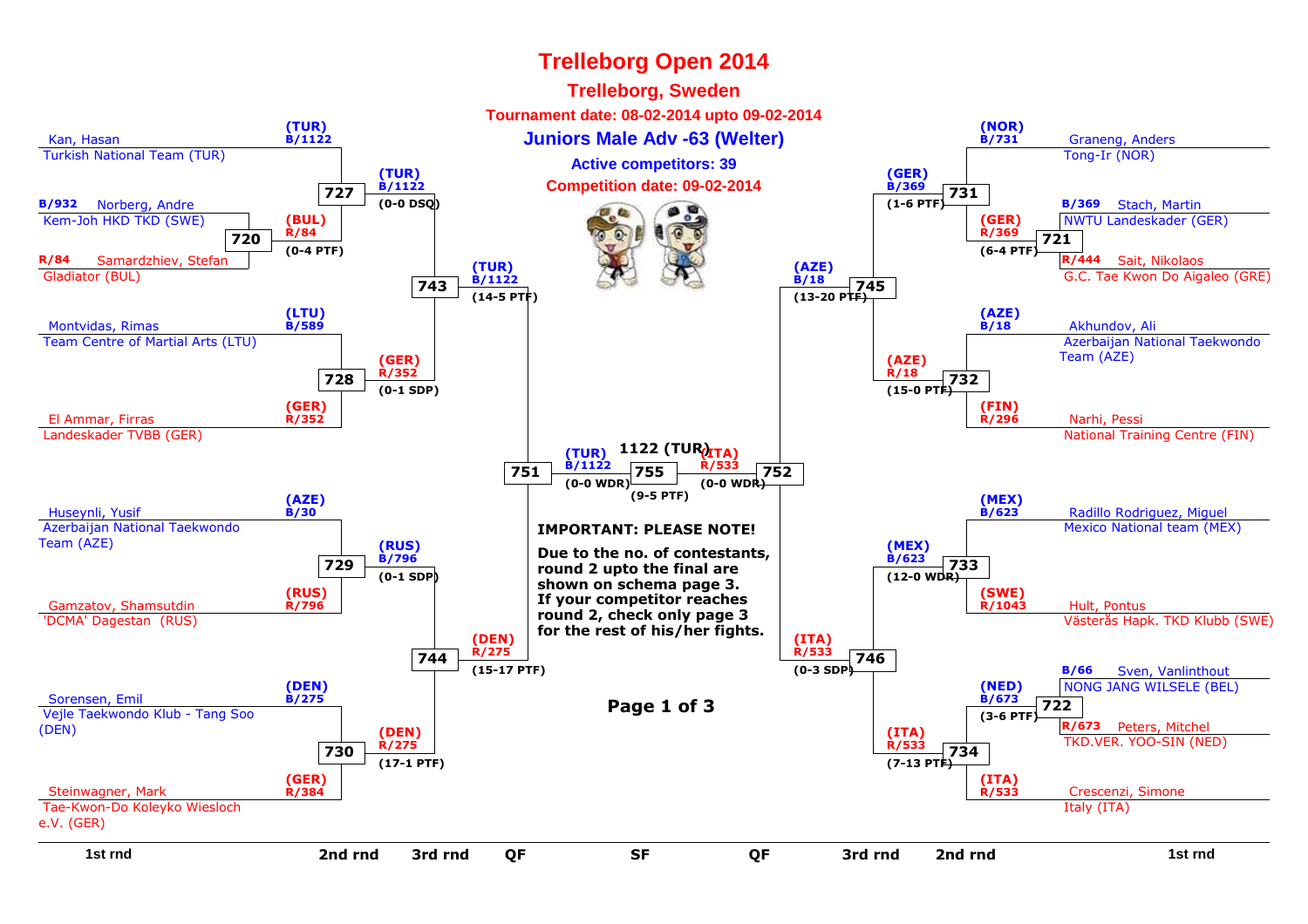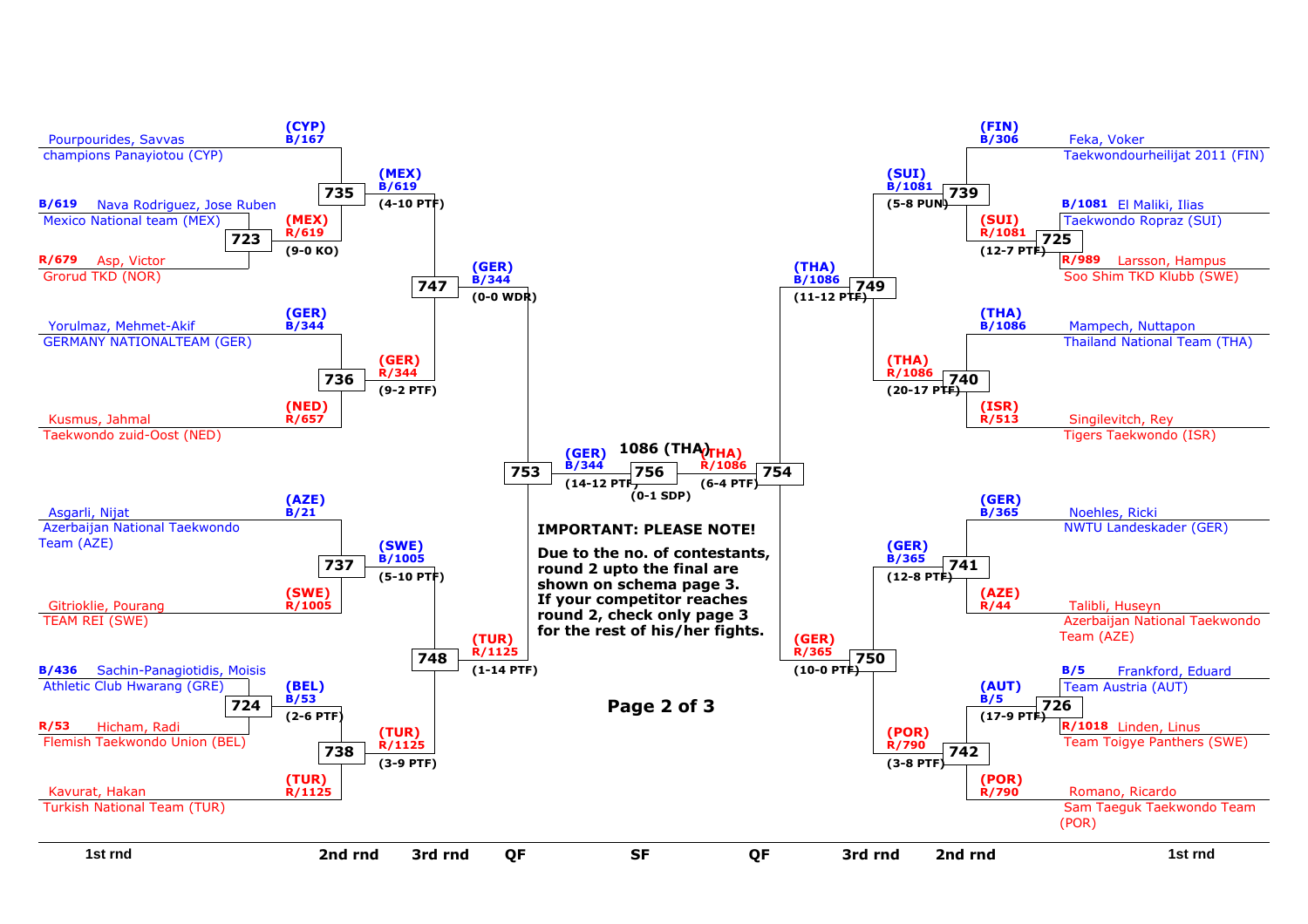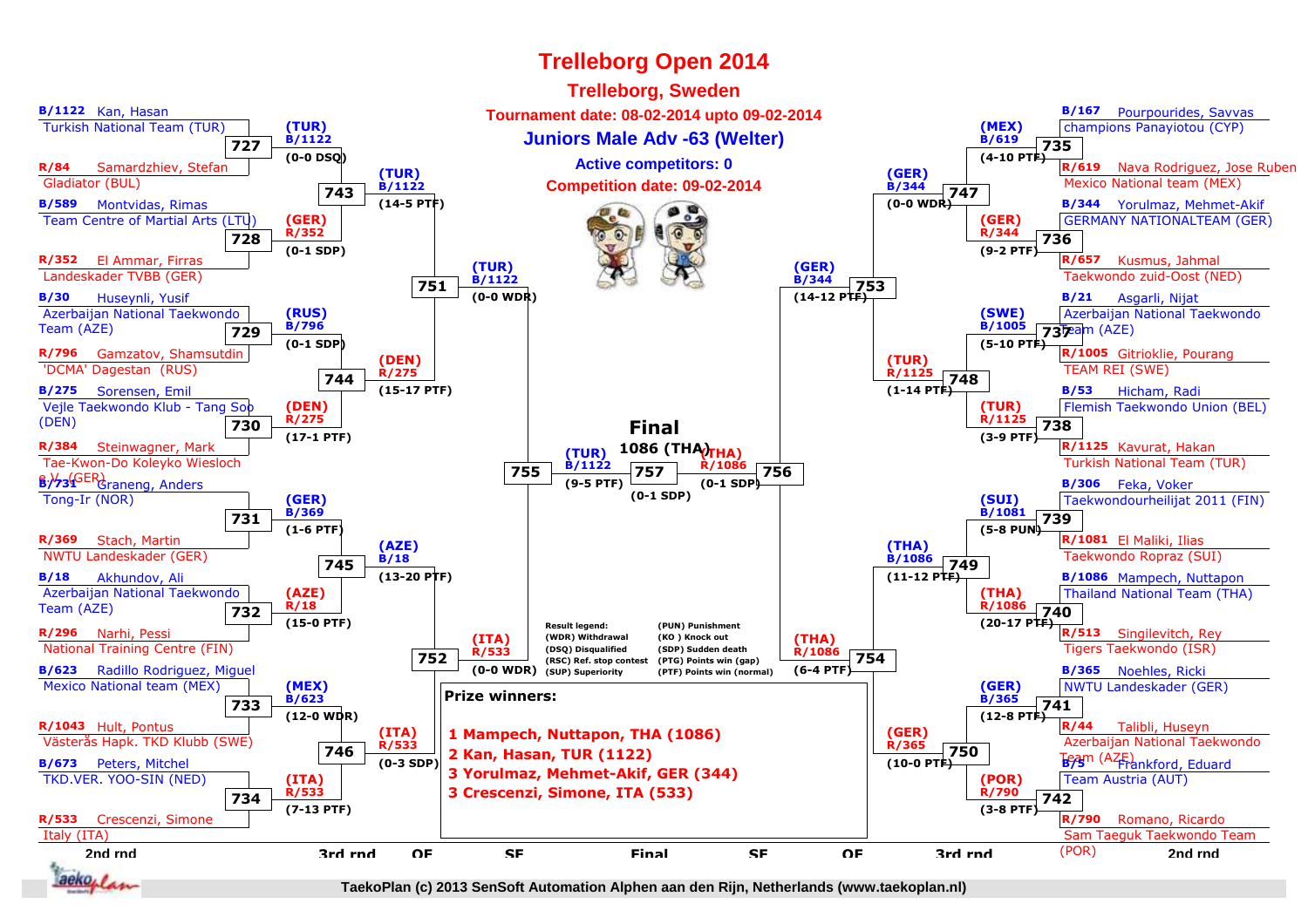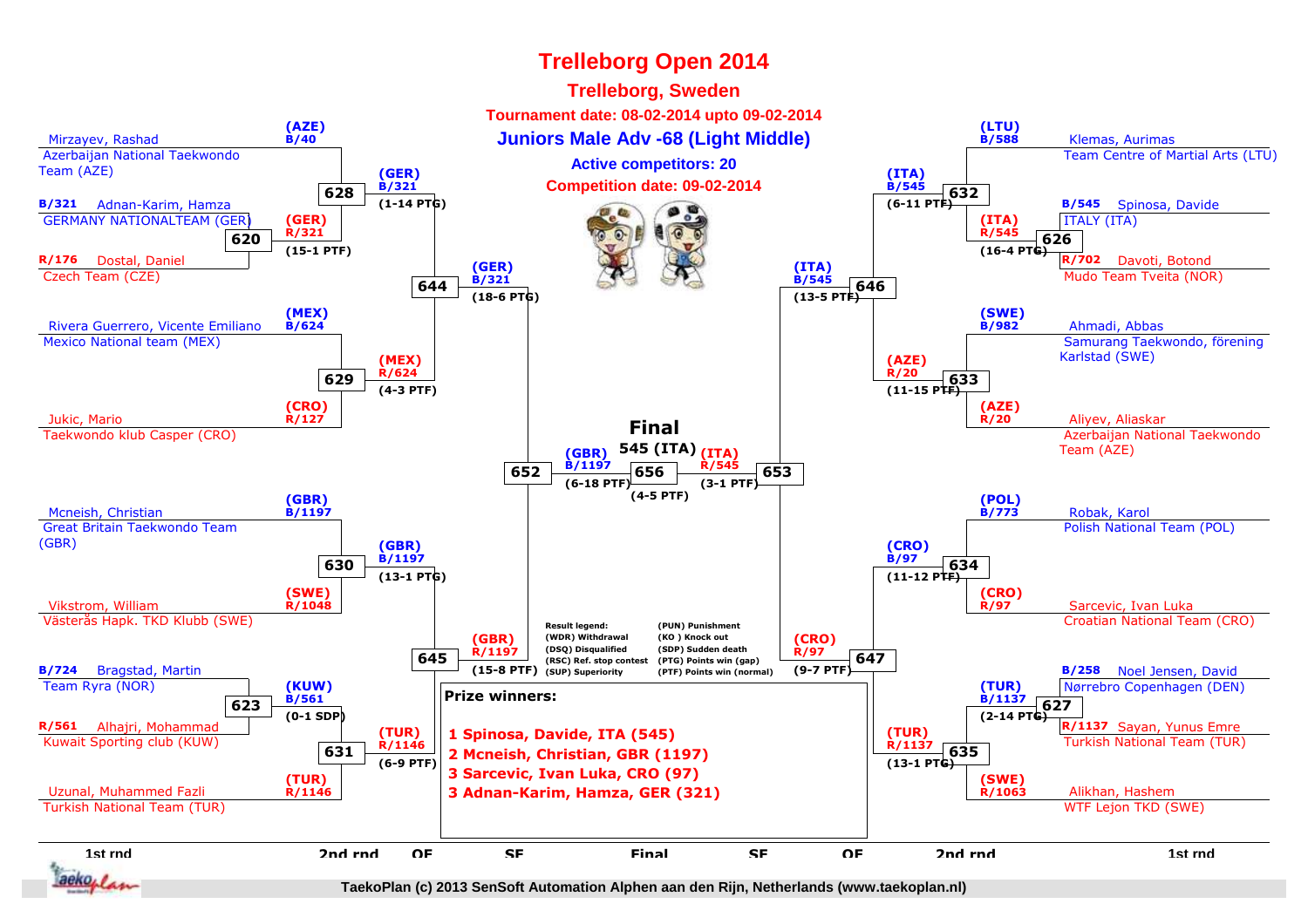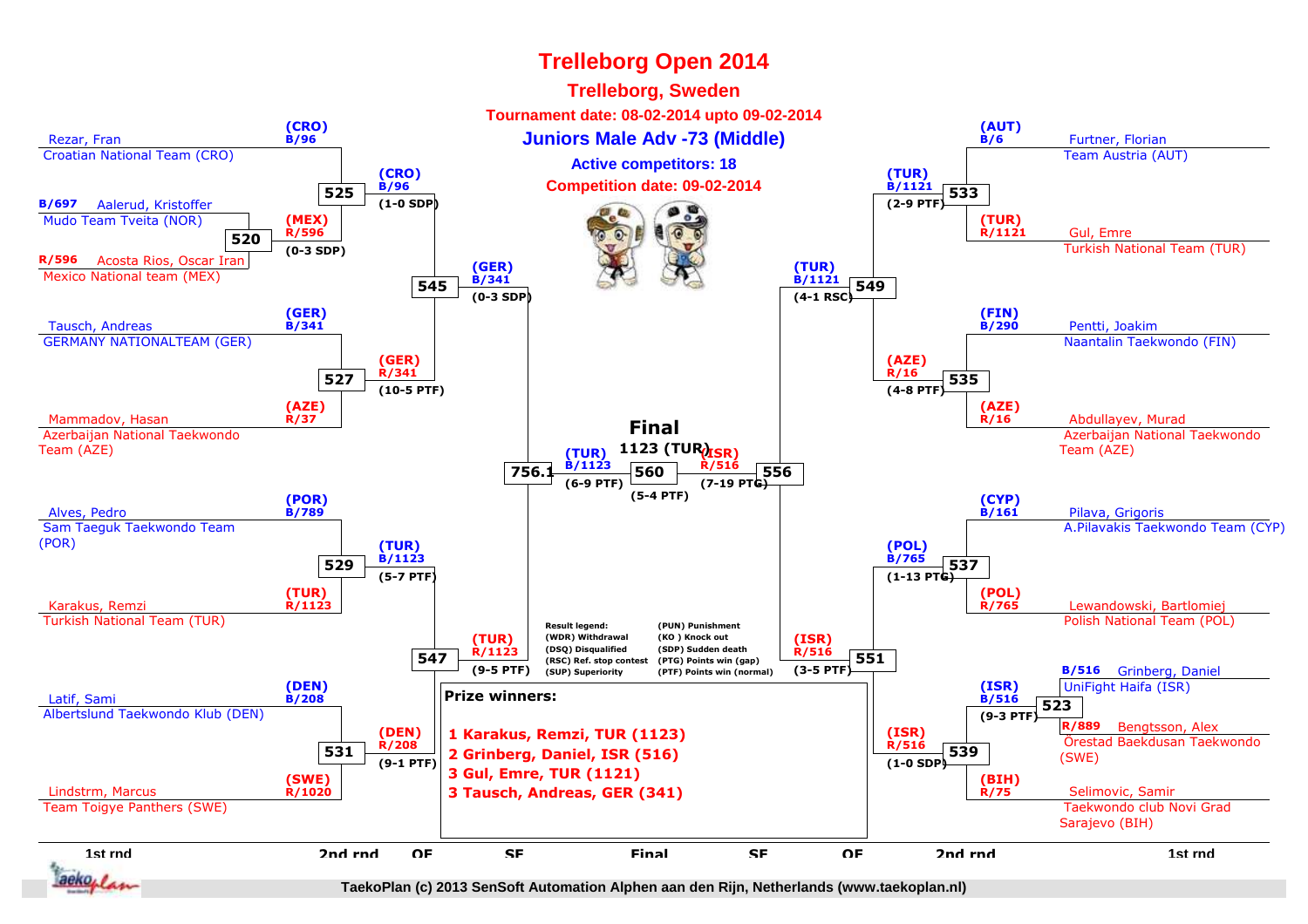### **Trelleborg, Sweden**

**Tournament date: 08-02-2014 upto 09-02-2014**

**Juniors Male Adv -78 (Light Heavy)**

**Active competitors: 10**

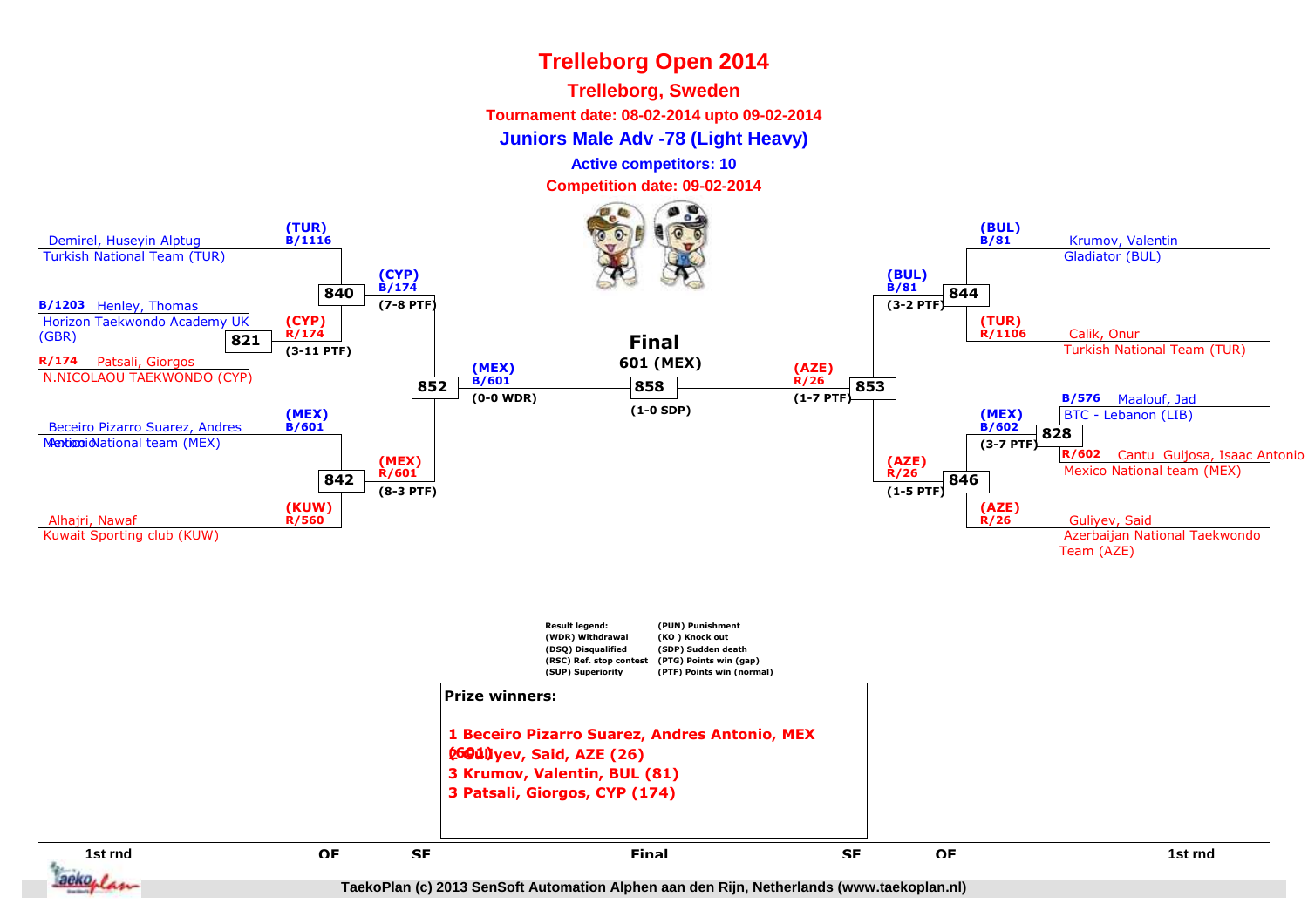#### **Trelleborg, Sweden**

**Tournament date: 08-02-2014 upto 09-02-2014**

#### **Juniors Male Adv +78 (Heavy)**

**Active competitors: 9**

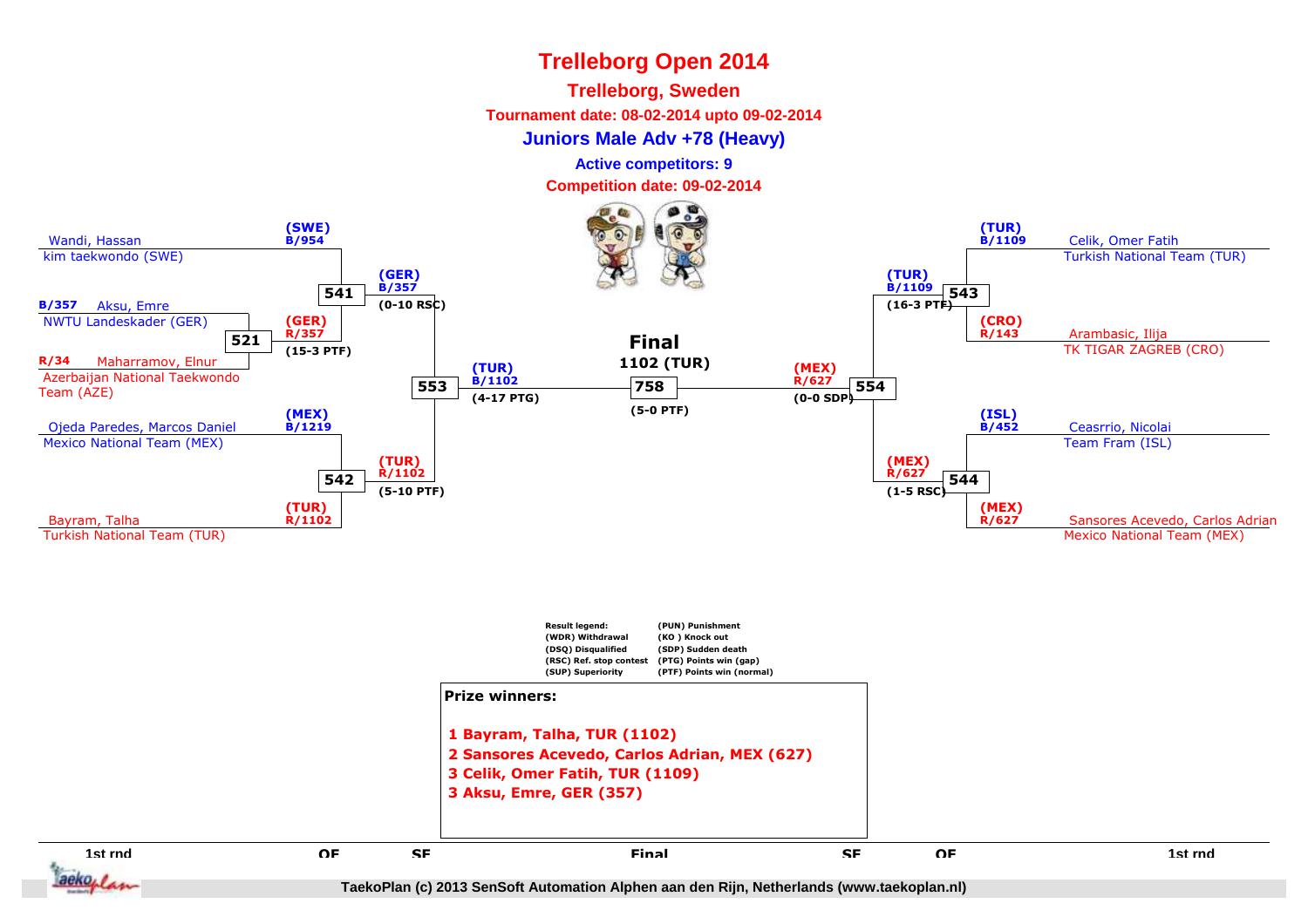#### **Trelleborg, Sweden**

**Tournament date: 08-02-2014 upto 09-02-2014**

**Juniors Female Adv -42 (Fin)**

**Active competitors: 11**

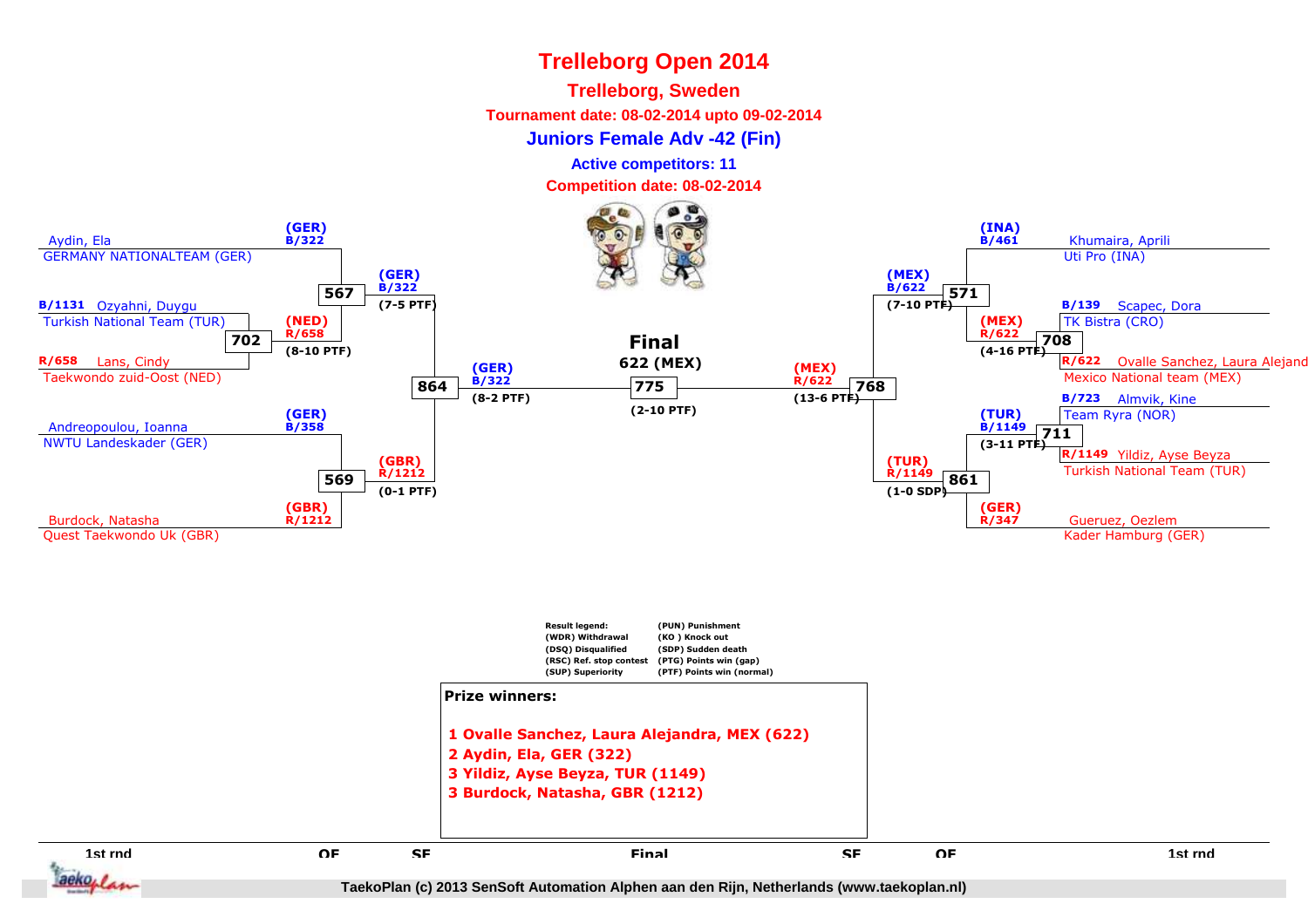#### **Trelleborg, Sweden**

**Tournament date: 08-02-2014 upto 09-02-2014**

**Juniors Female Adv -44 (Fly)**

**Active competitors: 16**

**Competition date: 08-02-2014**



aeko. I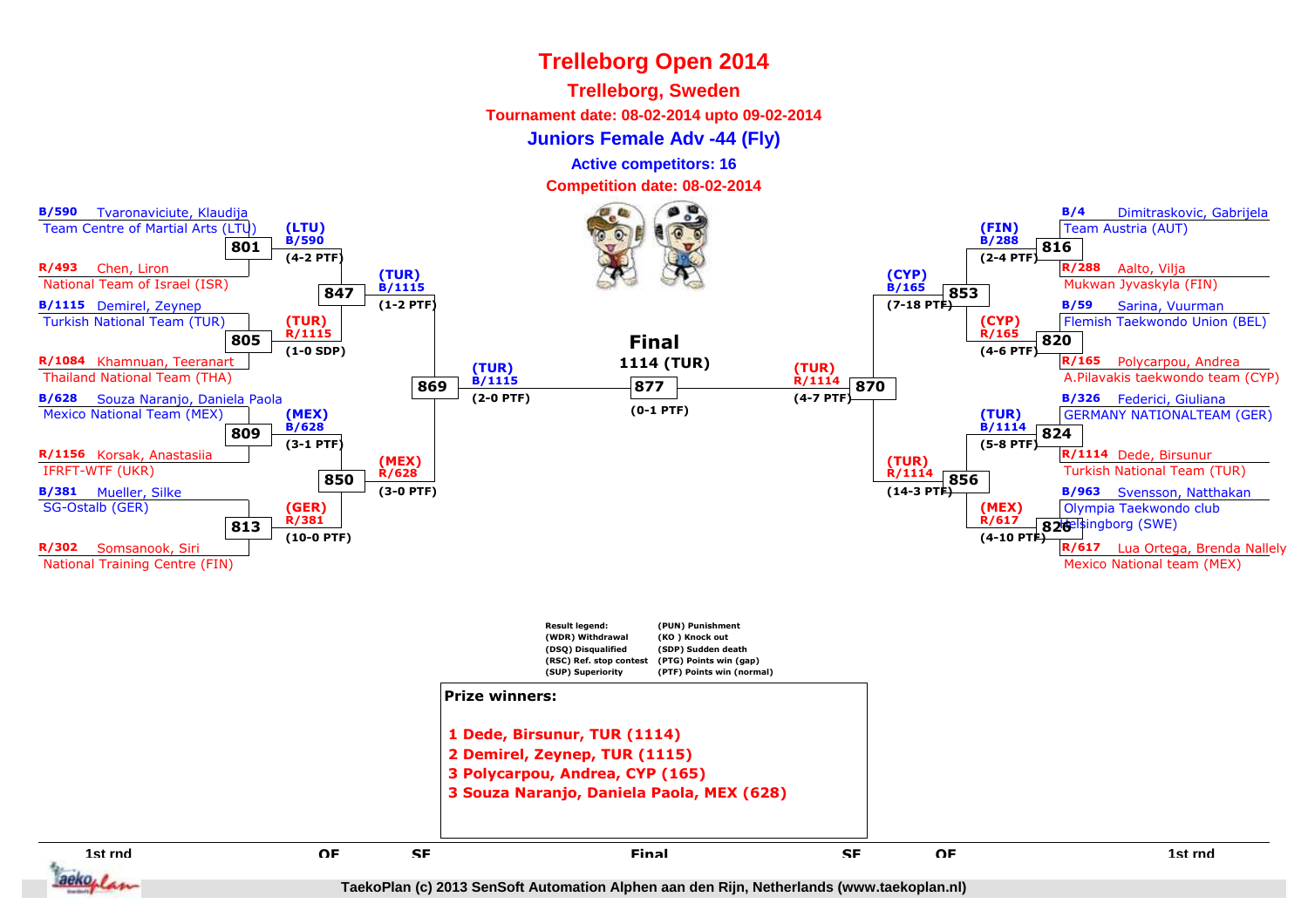### **Trelleborg, Sweden**

**Tournament date: 08-02-2014 upto 09-02-2014**

**Juniors Female Adv -46 (Bantam)**

**Active competitors: 15**

**Competition date: 08-02-2014**

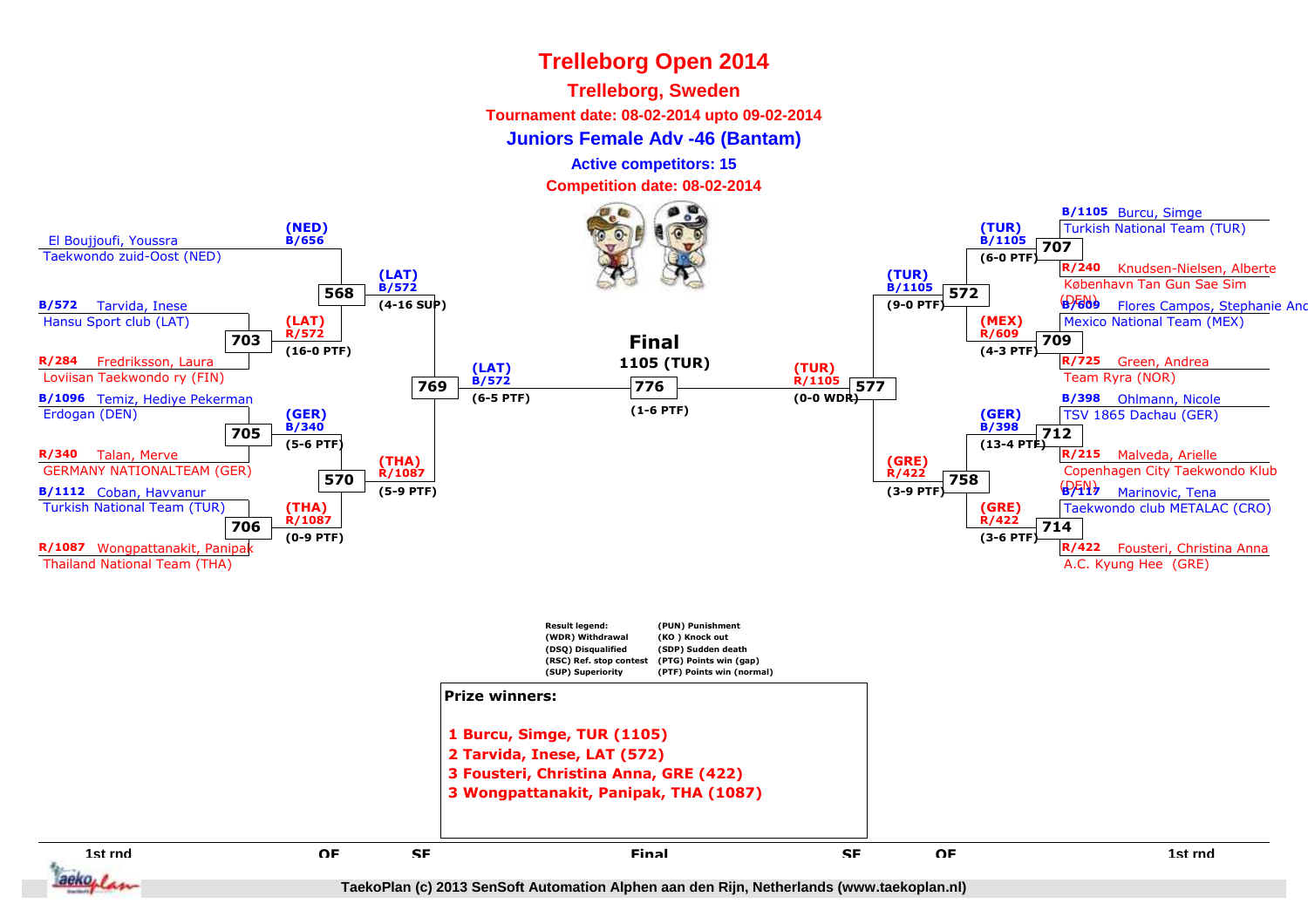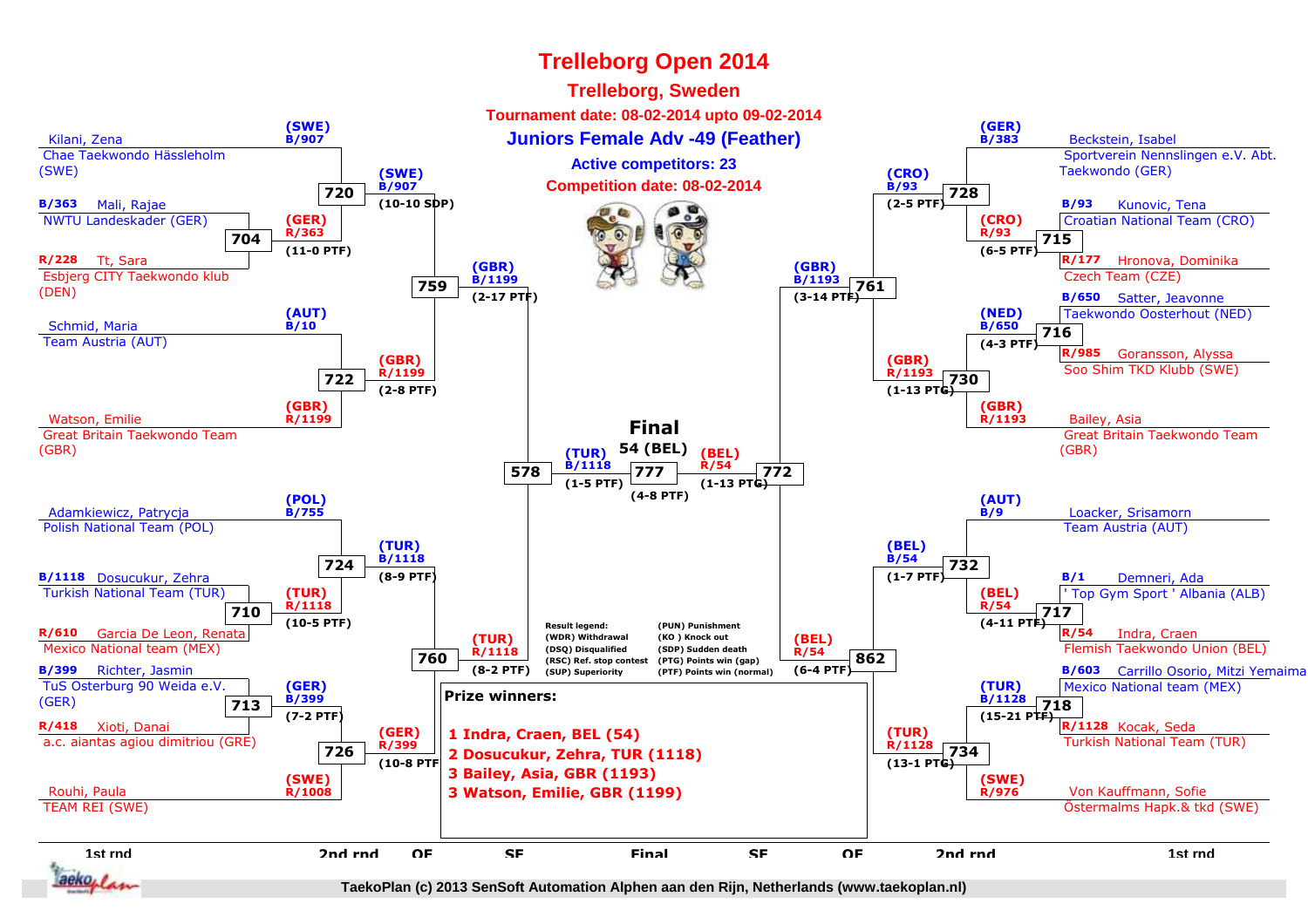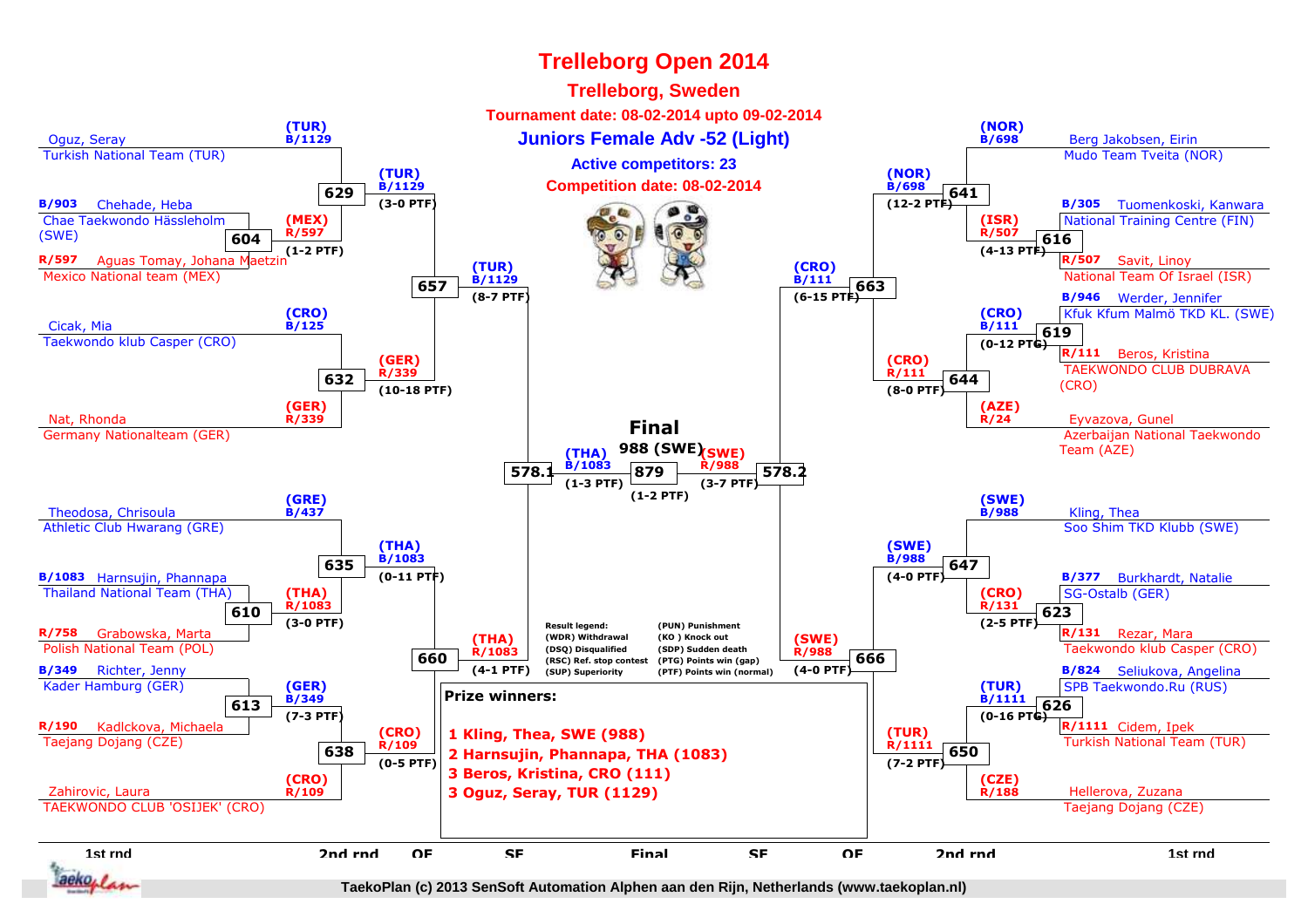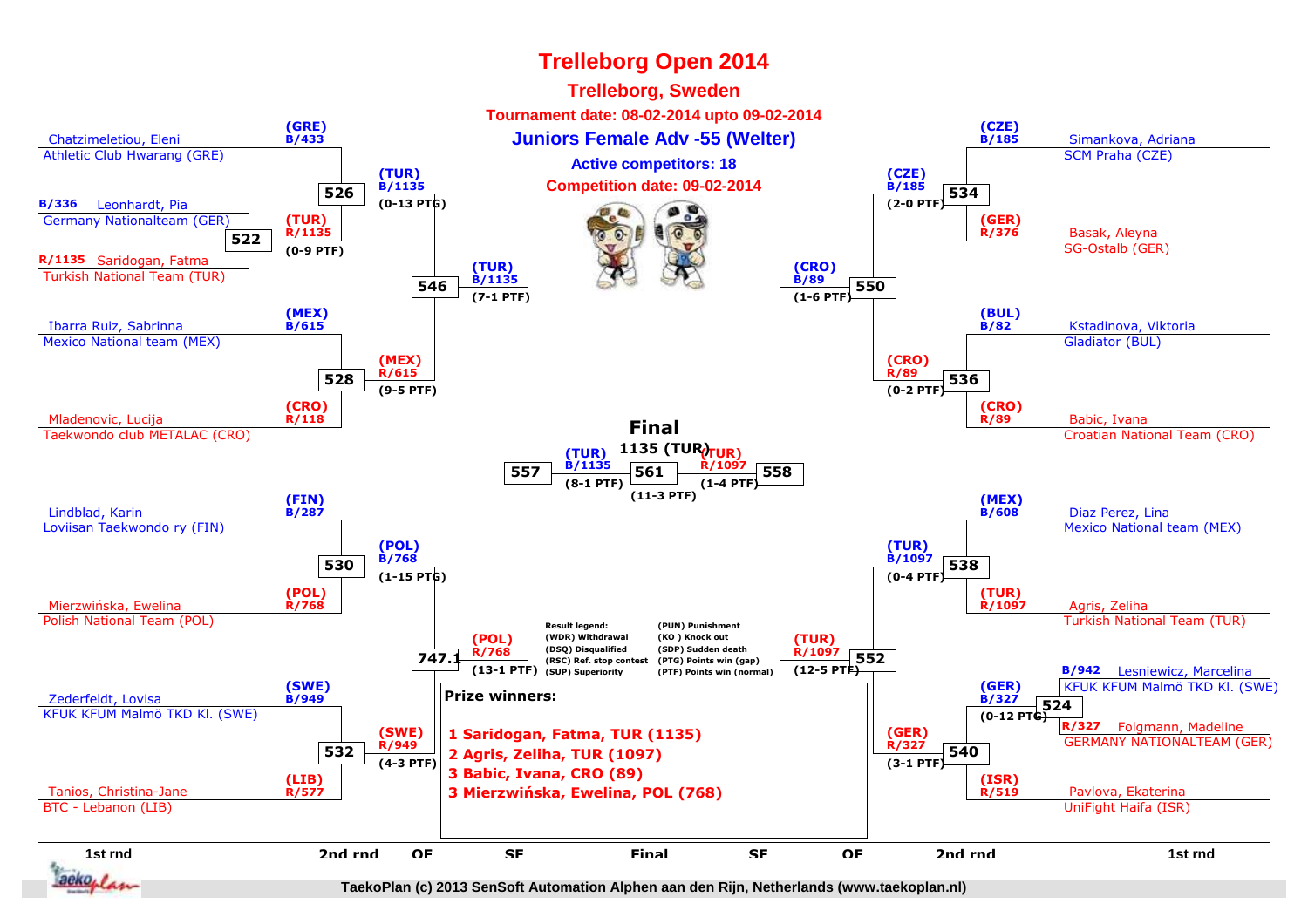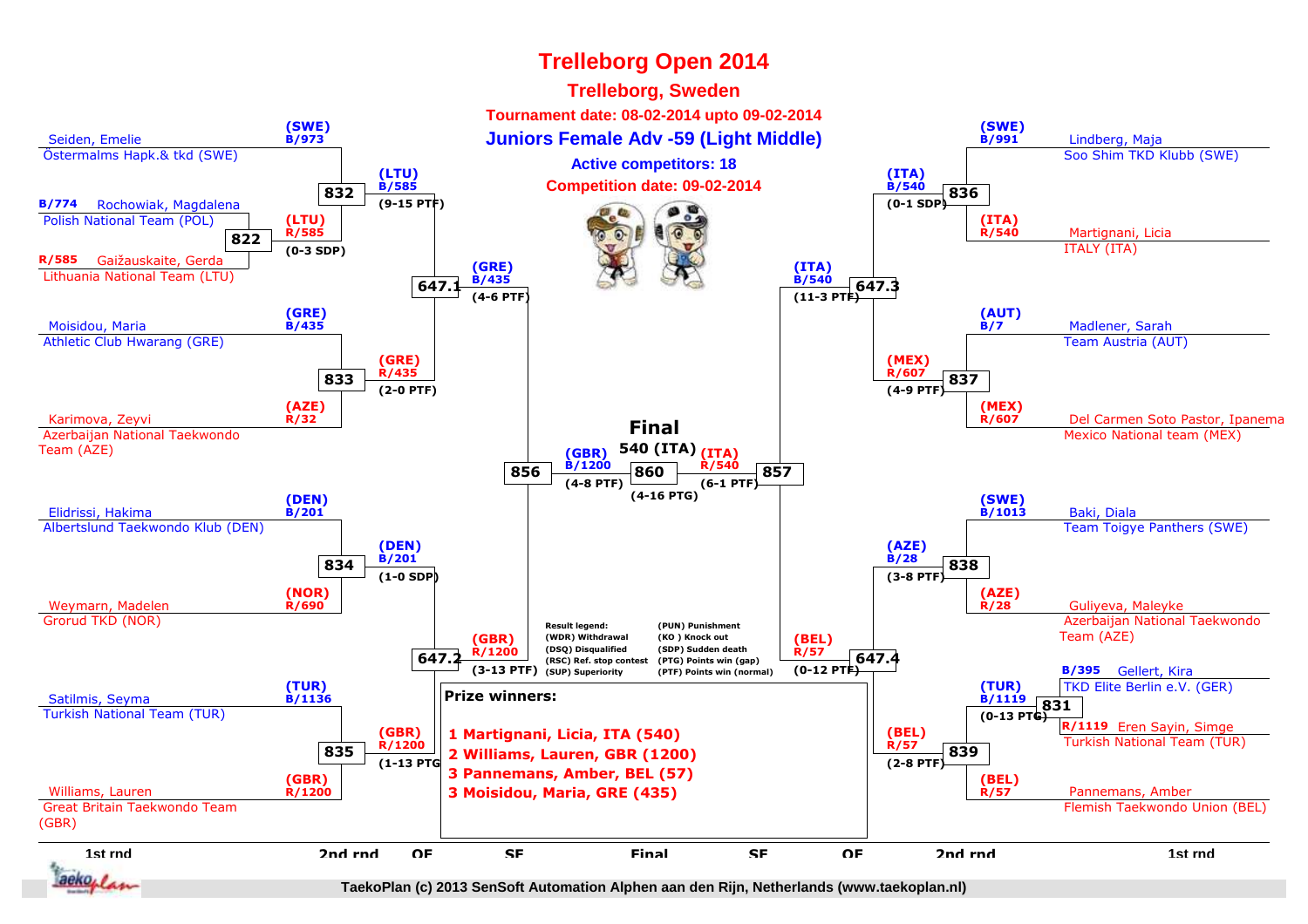#### **Trelleborg, Sweden**

**Tournament date: 08-02-2014 upto 09-02-2014**

#### **Juniors Female Adv -63 (Middle)**

**Active competitors: 15**

**Competition date: 09-02-2014**

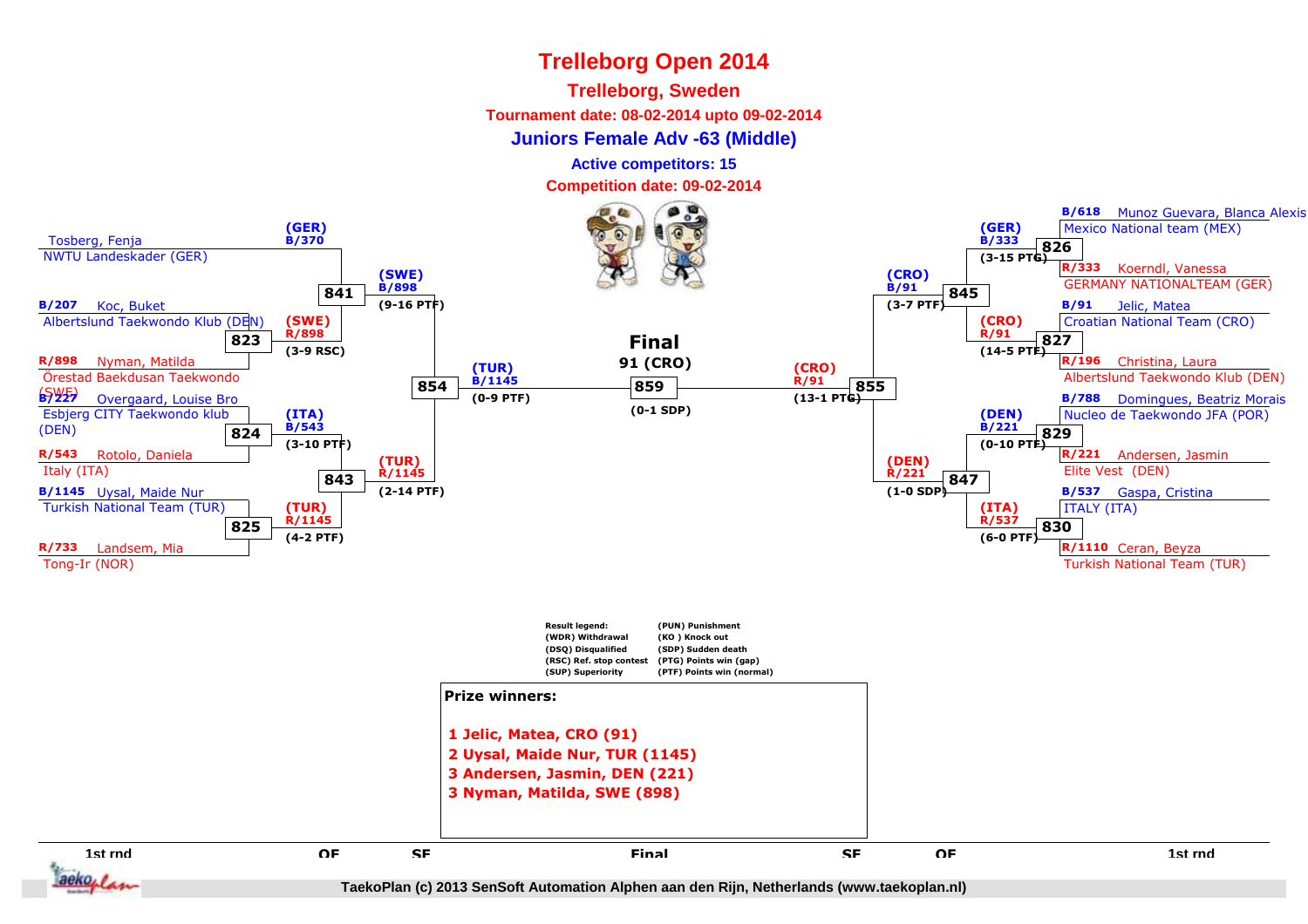### **Trelleborg, Sweden**

**Tournament date: 08-02-2014 upto 09-02-2014**

**Juniors Female Adv -68 (Light Heavy)**

**Active competitors: 10**